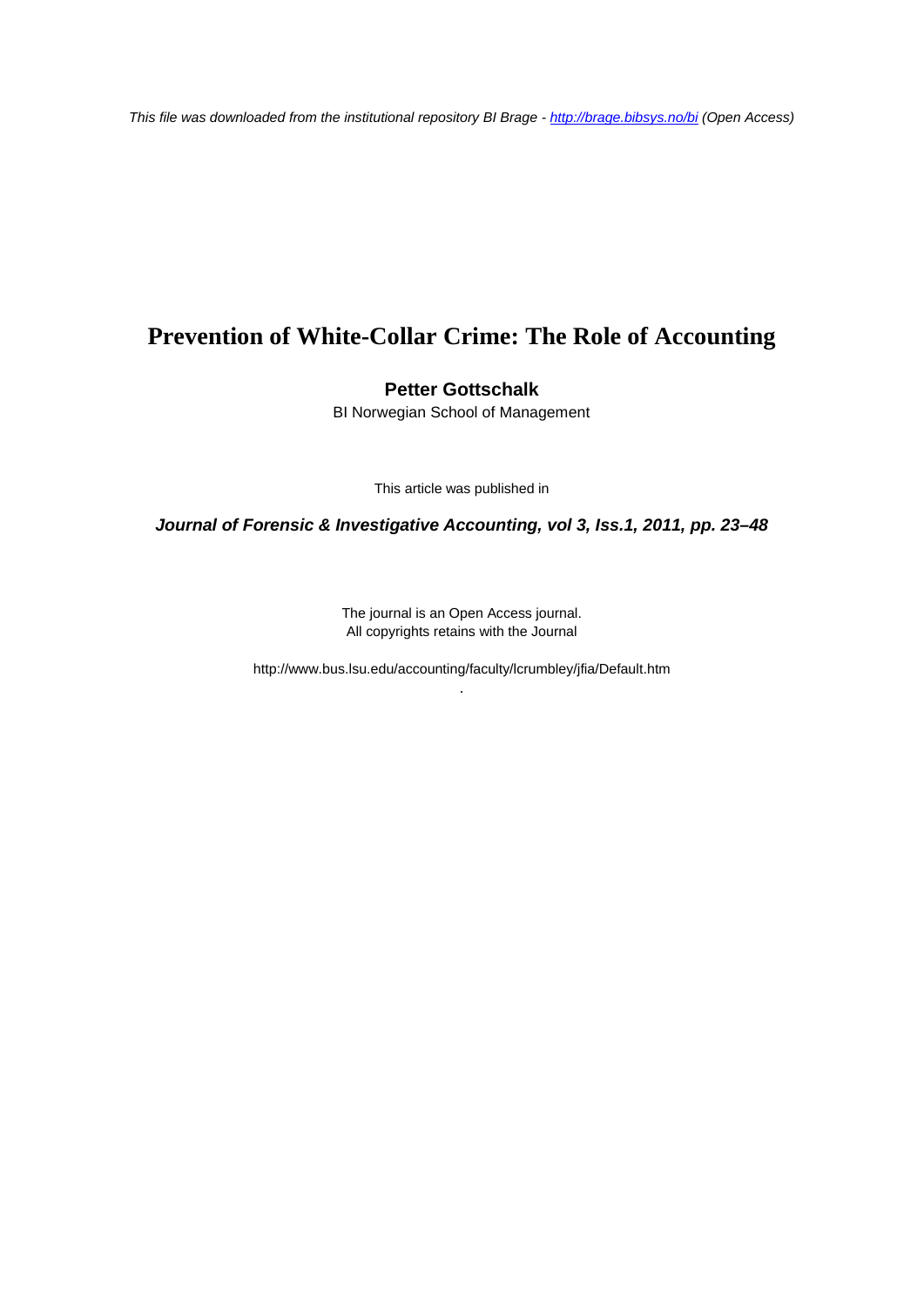## **Prevention of White-Collar Crime: The Role of Accounting Petter Gottschalk** \*

## **1. Introduction**

1

White-collar crime is not as visible as conventional crime and detection is difficult. For instance, in a homicide case, there is generally a body and forensic evidence. In recent years, Hansen (2009) argues that accounting and computer forensics is currently the investigators best tools in detection and implemented in most white-collar investigations. Applications of science and technology to white-collar crime cases is increasing, although keeping in mind that expert opinion cannot be given with absolute certainty as advances in technology have led to a greater dependence on expert testimony in white-collar crime cases.

General accounting and forensic accounting (Baird and Zelin, 2009) are important investigative tools for detection of white-collar crime. However, Carnegie and Napier (2010) found that society's perception of the legitimacy of the accounting profession and accounting professionals has suffered after scandals such as Enron. Hughes et al. (2008: 115) argue that much of the national media in the US has paid attention to corporate scandals where "knownothing" CEOs and complacent/conflicted auditors missed the accounting frauds:

In each case, "revelations" abound as to lax corporate control environments and defective or non-existent audit procedures that prevented identification of potential abuses.

This paper is concerned with the following research question: *How will the chief financial officer (CFO) prevent white-collar crime in his or her business organization?* Results from a survey of CFOs in Norway are applied to answer this research question. The paper contains

<sup>\*</sup> Dr. Petter Gottschalk is Professor of Information Systems and Knowledge Management in the Department of Leadership and Organizational Management at the Norwegian School of Management.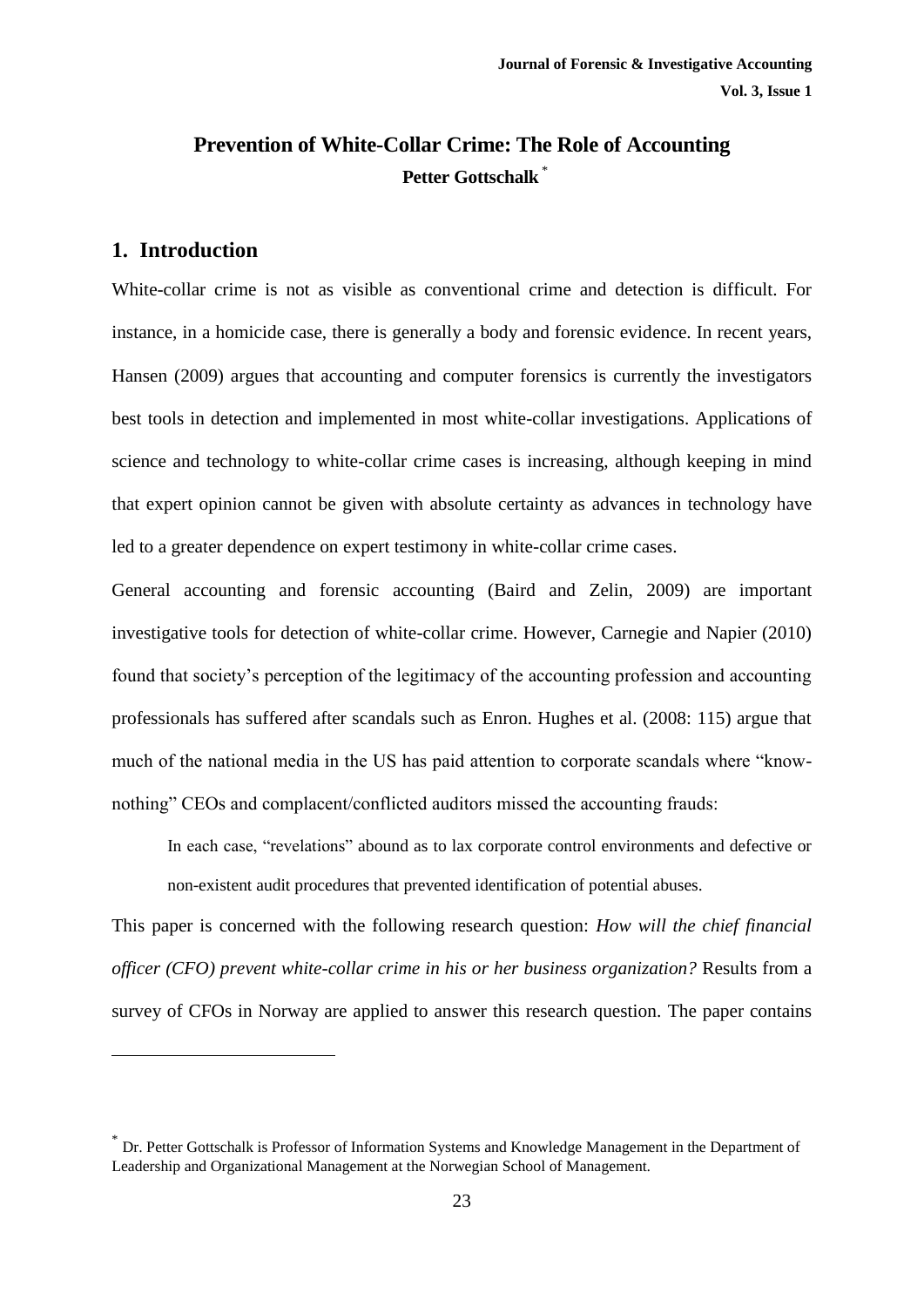the following sections: literature review (white-collar crime, role of whistle blowers, forensic accounting, and analysis of preventive actions), method, findings (influencing and controlling, analysis of preventive actions, and corporate compliance), and conclusions.

## **2. Literature Review**

#### **2.1 White-Collar Crime**

The most economically disadvantaged members of society are not the only ones committing crime. Members of the privileged socioeconomic class are also engaged in criminal behavior. The types of crime may differ from those of the lower classes, such as lawyers helping criminal clients launder their money, executives bribe public officials to achieve public contracts, or accountants manipulating balance sheet to avoid taxes. Another important difference between the two offenders is that the elite criminal is much less likely to be apprehended or punished due to his or her social status (Brightman, 2009).

White-collar crime can be defined in terms of the offense, the offender or both. If whitecollar crime is defined in terms of the offense, it means crime against property for personal or organizational gain. It is a property crime committed by non-physical means and by concealment or deception (Benson and Simpson, 2009). If white-collar crime is defined in terms of the offender, it means crime committed by upper class members of society for personal or organizational gain. It is individuals who are wealthy, highly educated, and socially connected, and they are typically employed by and in legitimate organizations (Hansen, 2009).

If white-collar crime is defined in terms of both perspectives, white-collar crime has the following characteristics: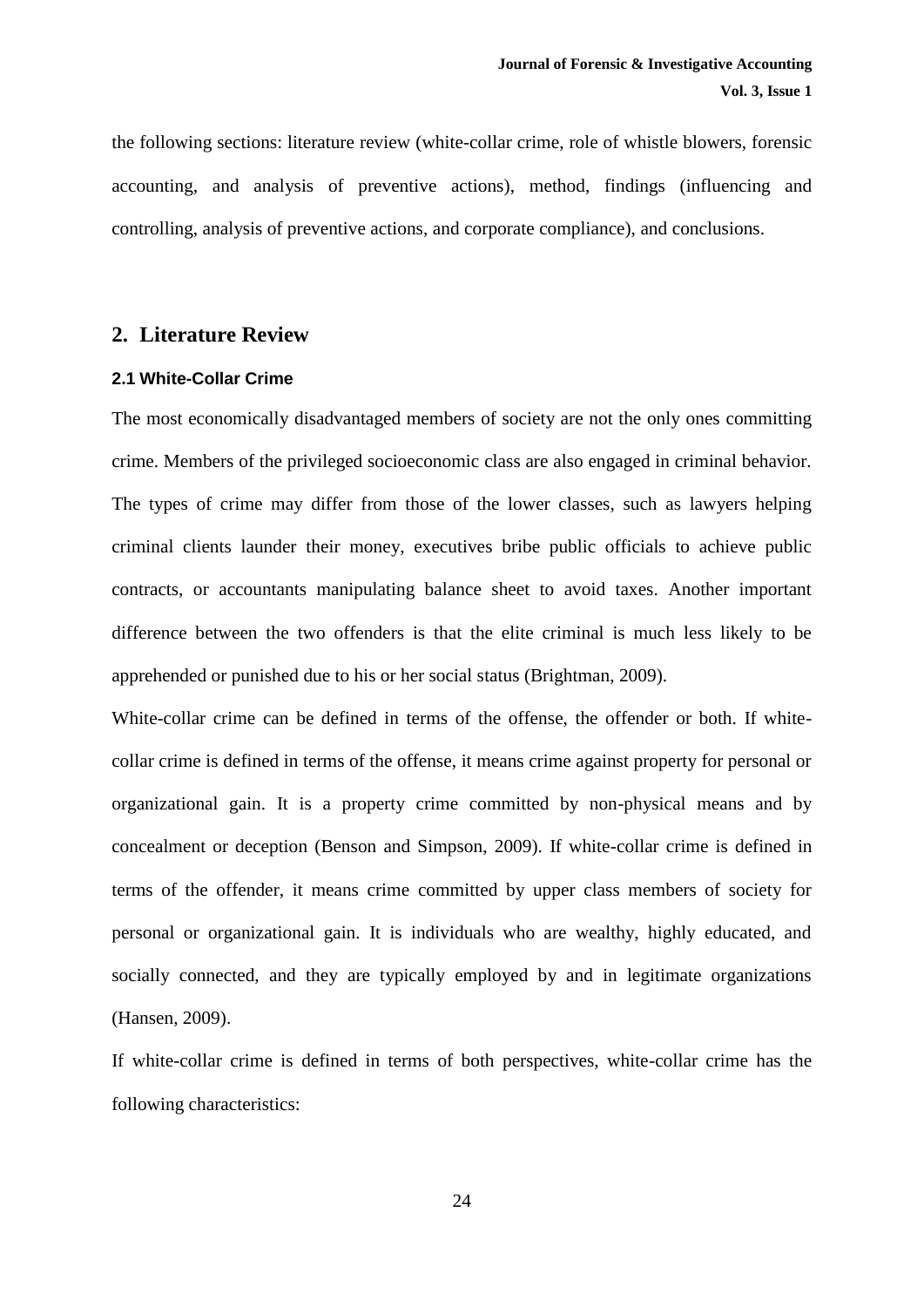- $\triangleright$  White-collar crime is crime against property for personal or organizational gain, which is committed by non-physical means and by concealment or deception. It is deceitful, it is intentional, it breaches trust, and it involves losses.
- $\triangleright$  White-collar criminals are individuals who are wealthy, highly educated, and socially connected, and they are typically employed by and in legitimate organization. They are persons of respectability and high social status who commit crime in the course of their occupation.

This paper applies this definition of white-collar crime, where both characteristics of offense and offender identify the crime. Therefore, white-collar crime is only a subset of financial crime in our perspective: White-collar crime is violation of the law committed by one holding a position of respect and authority in the community who uses his or her legitimate occupation to commit financial crime (Eicher, 2009).

White-collar crime contains several clear components (Pickett and Pickett, 2002):

- *It is deceitful*. People involved in white-collar crime tend to cheat, lie, conceal, and manipulate the truth.
- $\triangleright$  *It is intentional.* Fraud does not result from simple error or neglect but involves purposeful attempts to illegally gain an advantage. As such, it induces a course of action that is predetermined in advance by the perpetrator.
- *It breaches trust*. Business is based primarily on trust. Individual relationships and commitments are geared toward the respective responsibilities of all parties involved. Mutual trust is the glue that binds these relationships together, and it is this trust that is breached when someone tries to defraud another person or business.
- *It involves losses*. Financial crime is based on attempting to secure an illegal gain or advantage and for this to happen there must be a victim. There must also be a degree of loss or disadvantage. These losses may be written off or insured against or simply accepted. White-collar crime nonetheless constitutes a drain on national resources.
- $\triangleright$  *It may be concealed.* One feature of financial crime is that it may remain hidden indefinitely. Reality and appearance may not necessarily coincide. Therefore, every business transaction, contract, payment, or agreement may be altered or suppressed to give the appearance of regularity. Spreadsheets, statements, and sets of accounts cannot always be accepted at face value; this is how some frauds continue undetected for years.
- *There may be an appearance of outward respectability*. Fraud may be perpetrated by persons who appear to be respectable and professional members of society, and may even be employed by the victim.

These are characteristics that are important in our understanding of the crime as well as the criminal.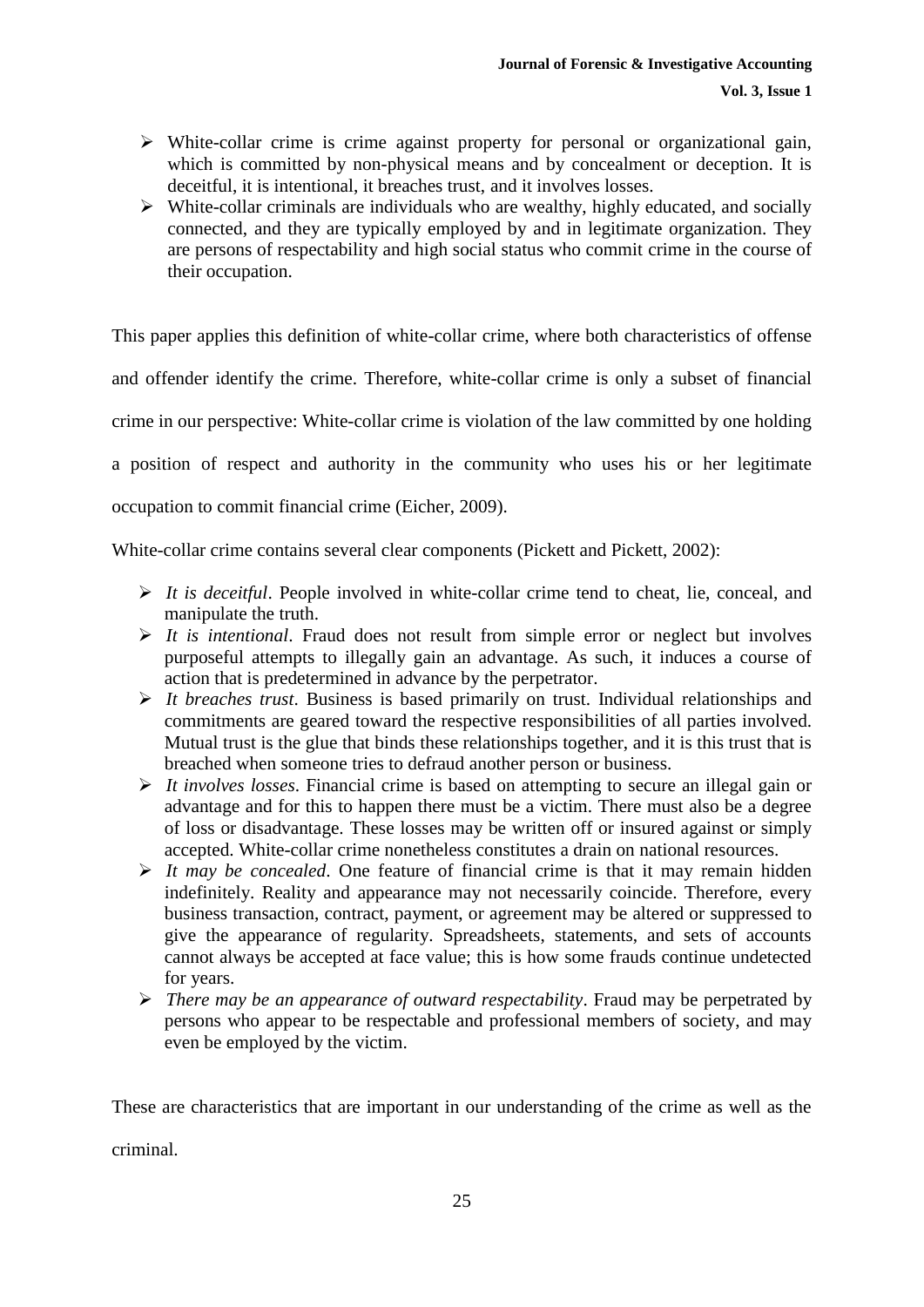#### **2.2 Role of Whistle Blowers**

It has been argued that whistle blowing reveals most of the white-collar crime that is prosecuted in court (Eaton and Weber, 2008). According to Pickett and Pickett (2002), policing financial crime is very much concerned with whistle blowing in addition to detection, roles of shareholders and main board, chief executives and senior executives, investigations, and forensics. As a source of suspicion and evidence, whistle blowers play an important role in detecting white-collar crime. However, as one of the respondents in our survey mentioned, it is important for a whistle blower to consider who should hear the whistle blowing:

*"Whistle blowing to the top is risky, since the receiver of the message may be involved in the crime"* 

Several respondents stressed the importance of whistle blowing routines by informing trustworthy people such as executives in charge of ethics or external auditors. Some respondents also stress the importance of protection of whistle blowers, as there has been a tendency by chief executives to go after the whistle blower if the whistle blowing was lacking hard evidence (Acquaah-Gaise, 2000: 19):

Of course while encouraging whistle-blowing we should not create an atmosphere where disgruntled employees find fertile ground to make unsubstantiated allegations against colleagues and superiors.

In 2003, whistle blowers in the USA received \$4.1 million in rewards. This is what Tellechea (2008) calls reverse corruption, where individuals and entities are attracted to incentives to uncover and report misconduct by quickly and efficiently giving them a share of any seized funds.

Most people in developed countries are familiar with whistle blowers - people who report misconduct, fraud, corruption and abuse in their own organization. Some organizations make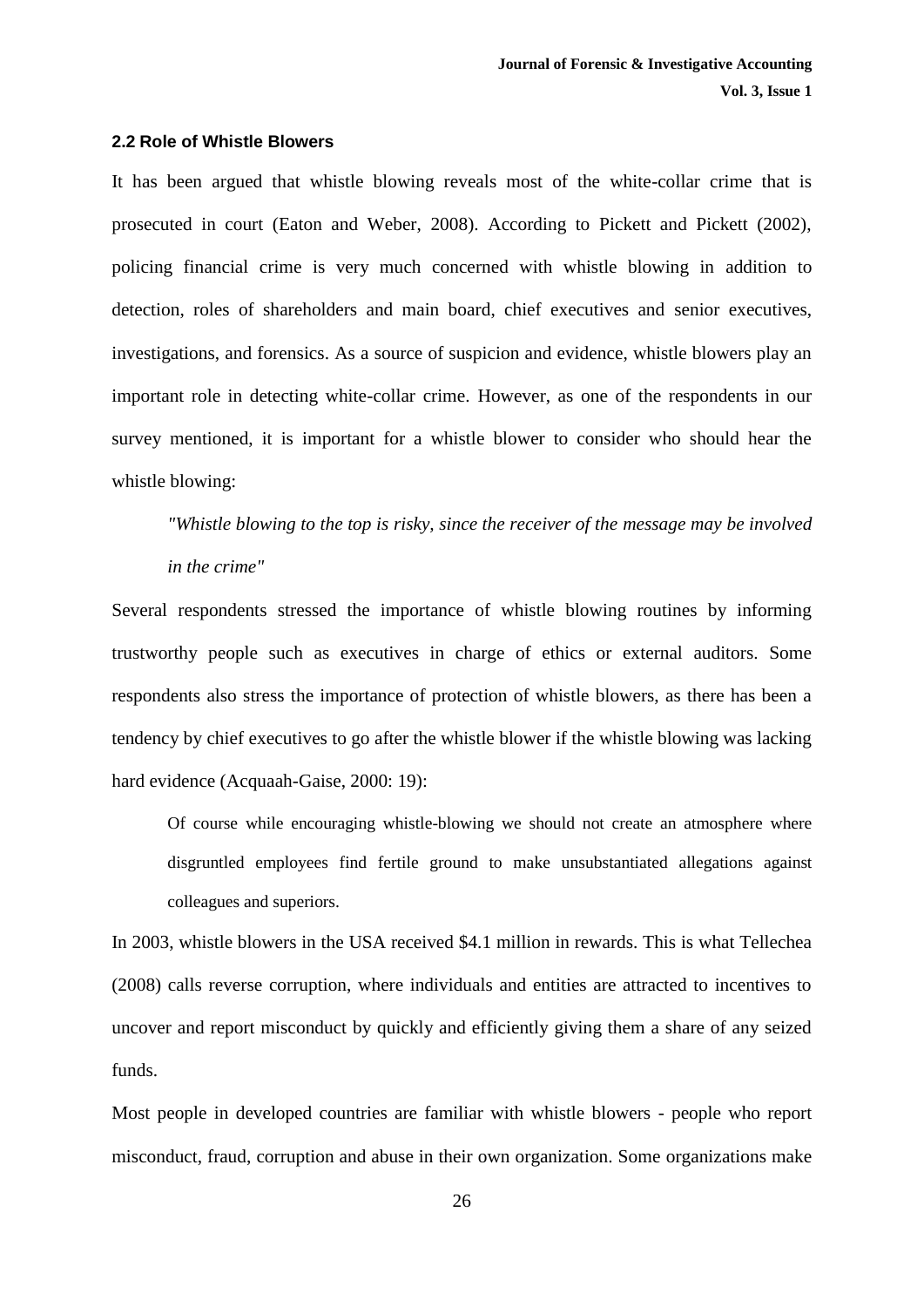whistle blowing very difficult and thus less probable. For example, Johnson (2005) found that the police department itself is one of these organizations. She argues that the character of the police department not only makes whistle blowing less likely to occur; it ironically makes it even more necessary. In addition, she demonstrates that resistance from police departments and their retaliation against whistleblowers costs them and the public dearly. According to Porter and Warrender (2009), the prevalence of police deviance is a much-debated statistic and one that is often rife with problems.

Whistle blowing is an important function and whistle blowers are important persons in both private and public organizations to reveal misconduct by employees and executives. It has been argued that some organizations, such as police organizations, make it difficult to be a whistle blower because of the code of silence in some organizational cultures.

According to Johnson (2005), whistle blowing is a distinct form of dissent consisting of four elements: (1) the person acting must be a member or former member of the organization at issue; (2) his or her information must be about nontrivial wrongdoing in that organization; (3) he or she must intend to expose the wrongdoing, and (4) he or she must act in a way that makes the information public. According to Vadera et al. (2009) whistle blowing is the disclosure by organizational members (former or current) of illegal, immoral, or illegitimate practices under the control of their employers, to persons or organizations that may be able to effect action.

However, definitions of a whistle blowing act and a whistleblower person vary. For example, a whistleblower may be defined as a person who alleged misconduct. The misconduct may be classified in many ways, for example, a violation of a law, a rule, regulation and/or a direct threat to public interest, such as fraud, health/safety violations, and corruption. The term whistle blower derives from the practice of English police constables, who would blow their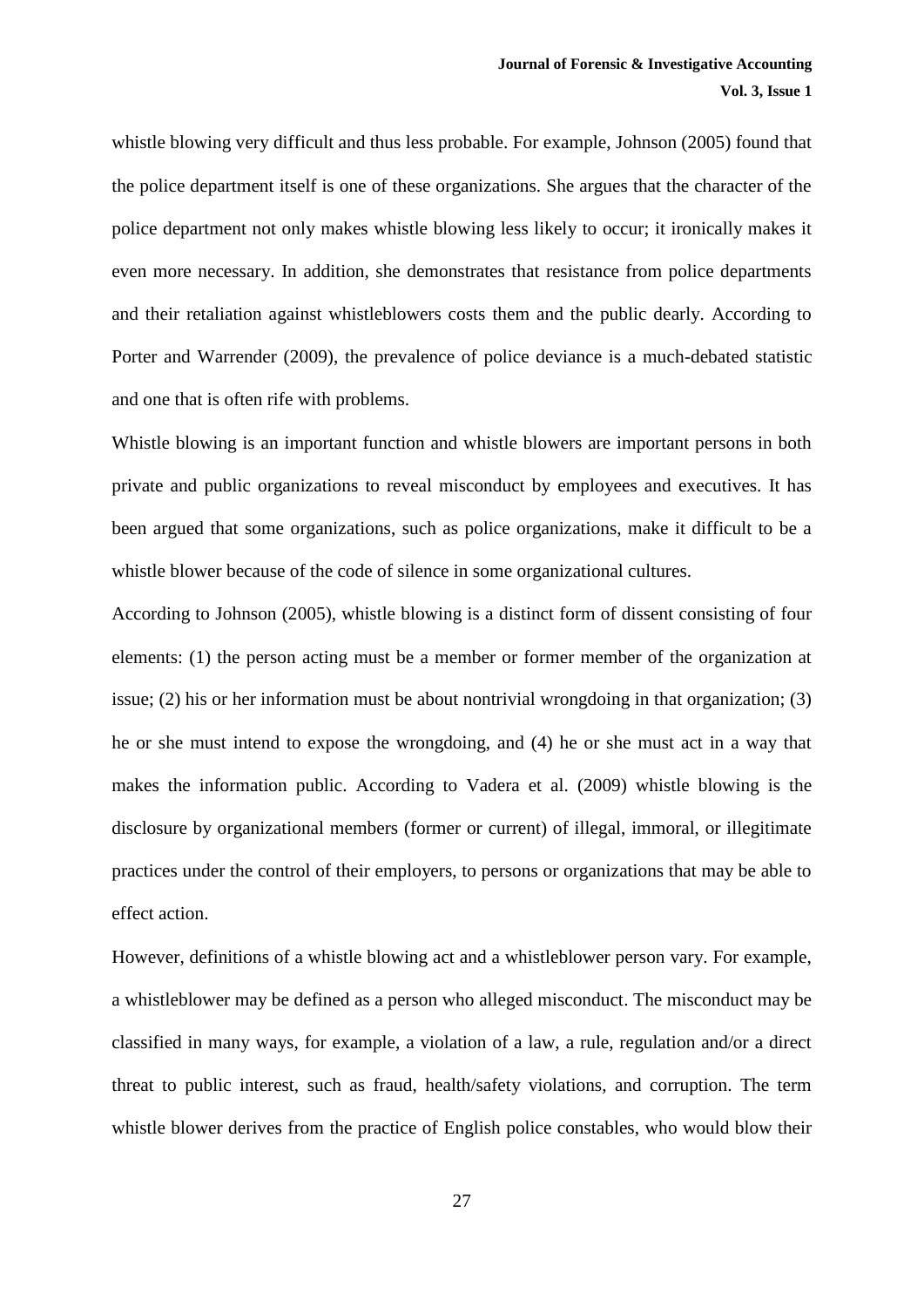whistles when they noticed the commission of a crime. The whistle would alert both law enforcement officers and the general public of danger. Today, most whistle blowers are internal whistle blowers that report misconduct to a fellow employee or superior within their company. Some whistle blowers turn to the public by telling their story to journalists from the mass media.

Whistle blowing does often still have consequences in terms of retaliation for the whistle blower. Retaliation examples are known from the press and from other research. For example, Bjørkelo et al. (2008) tell the story of retaliation and dismissal of a whistle blower in a Norwegian health organization. The whistle blower blew the whistle internally on unethical coercive treatment of patients. He then blew the whistle externally when the wrongdoing was not stopped. Retaliation followed and culminated with dismissal when the whistle blower refused to accept relocation to a job with no work assignments. He then sued his employer for unjust dismissal and lost in several judicial courts.

In a study of whistle blowing and the code of silence in police agencies, Rothwell and Baldwin (2006, 2007) identified predictors of police willingness to blow the whistle and police frequency of blowing the whistle on seven forms of misconduct. The results indicate that two variables, a policy mandating the reporting of misconduct and supervisory status, surface as the most consistent predictors of whistle blowing. Contrary to popular belief, the results also show that police are slightly less inclined than civilian public employees to subscribe to a code of silence.

Varelius (2009) phrased the question: Is whistle blowing compatible with employee loyalty? Whistle blowing appears to involve a conflict between employee loyalty and protection of organizational and public interest. However, it might be argued that blowing the whistle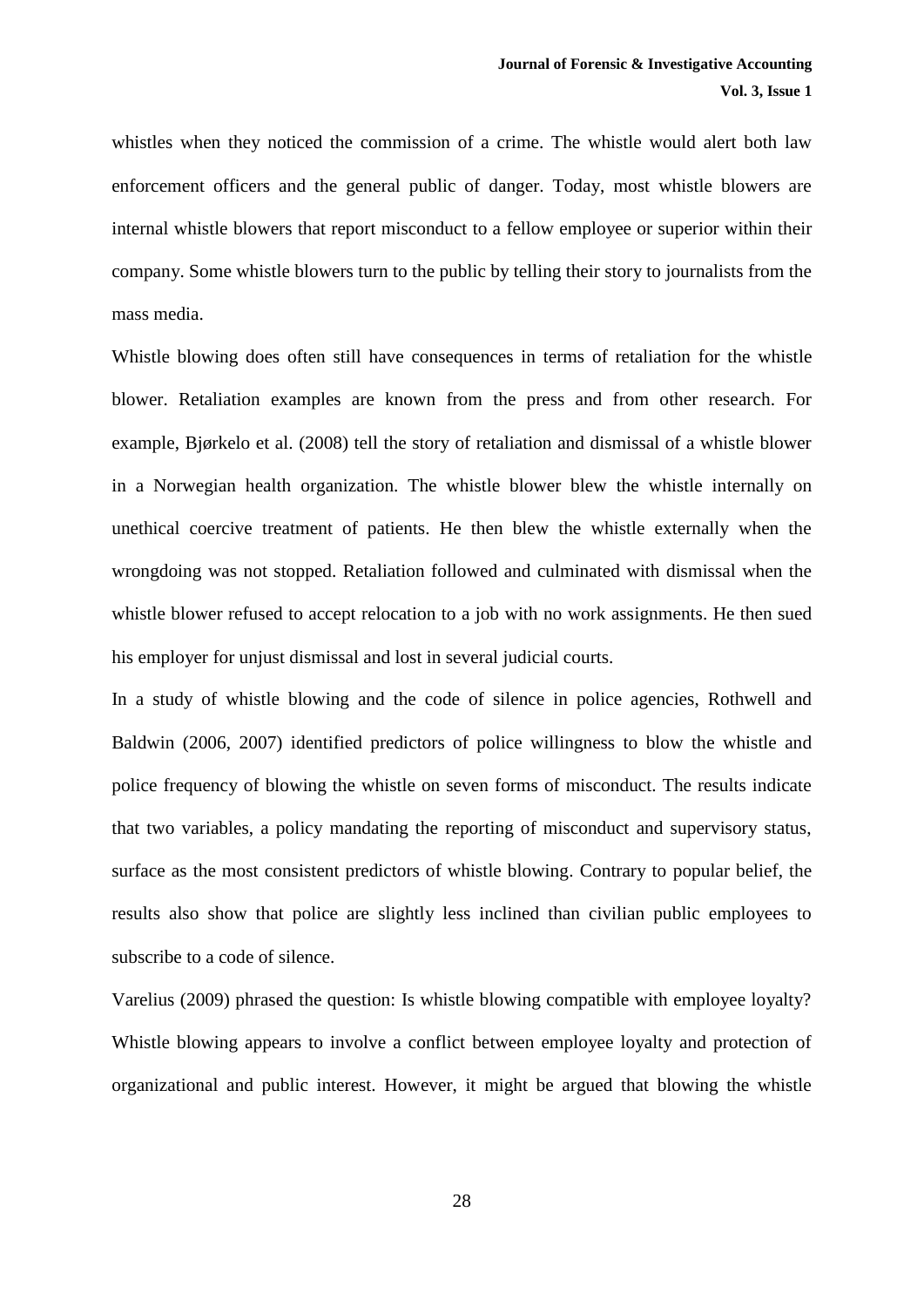about one's colleague's or employer's wrongdoing and being loyal to them serves the same goal, the moral good of the employer.

Varelius (2009) assessed this philosophical argument for the conclusion that the moral problem of whistle blowing is not real. He argues that being loyal to one's employer is not incompatible with blowing the whistle about wrongdoing, because employee loyalty and whistle blowing serves the same objective.

For the future of whistle blowing in organizations, whistle blowing among young employees is of special interest. In a survey conducted by Stansbury and Victor (2009), they found that respondents who were both young and had short organizational tenure were substantially less likely than other respondents to report misconduct that they observed in the workplace to an authority. Based on this research result, they propose that the life-course model of deviance can help account for this attenuation of acquiescence in misbehavior. As employees learn to perceive informal pro-social control during their socialization into the workforce, it might be assumed that they will become more willing to blow the whistle on misconduct.

The Stansbury and Victor (2009) study revealed that young and short-tenured employees do perceive less informal pro-social control, and that informal pro-social control does boost whistle blowing. This is interesting to ethics and compliance officers as well as oversight agencies that are concerned about their ability to detect misbehavior that threatens the organization or its stakeholders. They may wish to devote efforts not only to formulate training that introduces new employees to the organization's standards and systems, but also to enhance new employees' social bonding with others.

Vadera et al. (2009) tried to find more explanations for what differentiates whistle blowers from those who observe a wrongdoing but chose not to report it. They identified the following explanations from other research studies: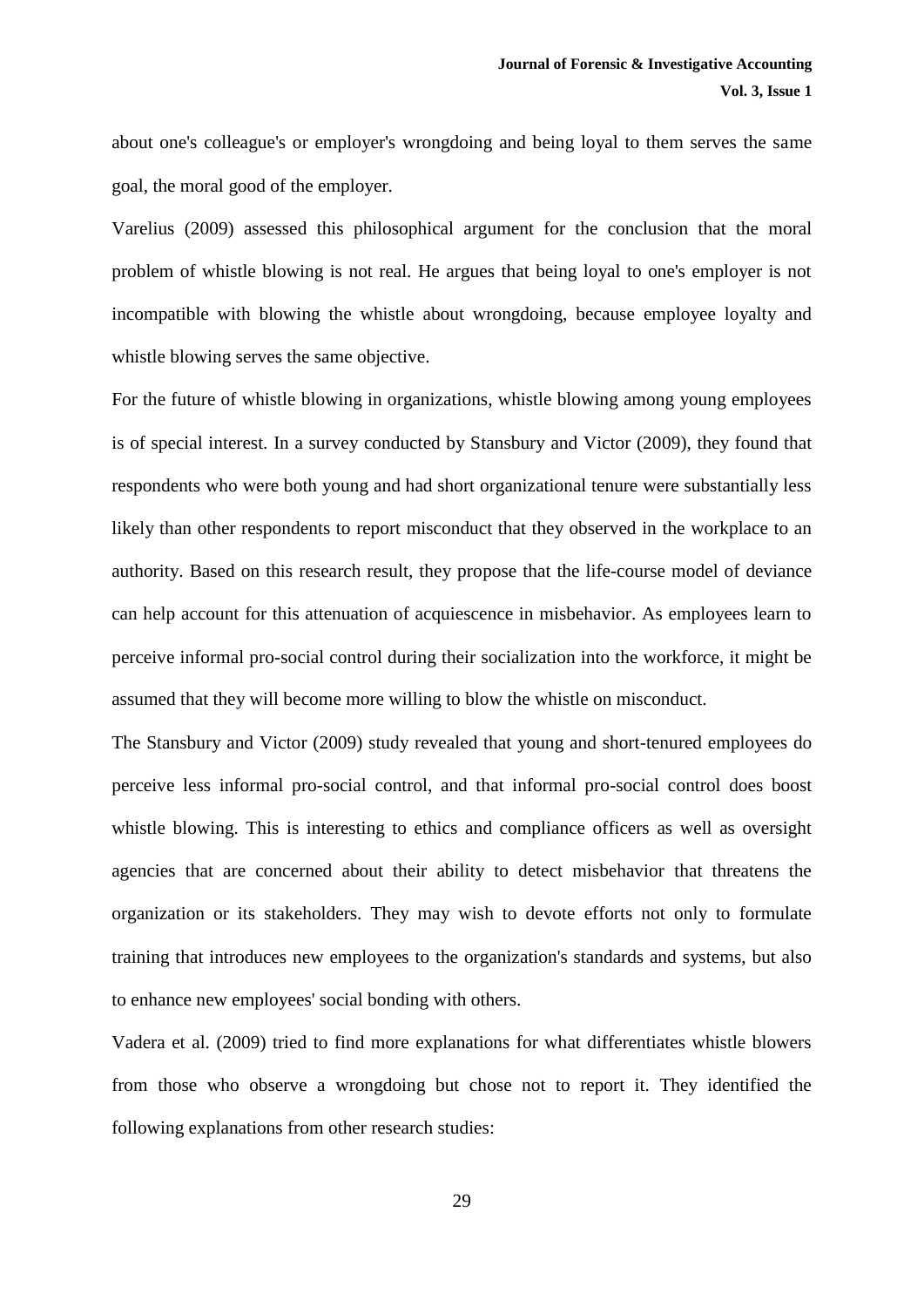- Federal whistle blowers were motivated by concern for public interest, were high performers, reported high levels of job security, job achievement, job commitment and job satisfaction, and worked in high performing work groups and organizations.
- Anger at wrongful activities drove individuals to make internal reports to management. Retaliation by management shifted individuals' focus away from helping their organizations or victims and toward attaining retribution.
- Whistle blowing was more likely when observers of wrongdoing held professional positions, had more positive reactions to their work, had longer service, were recently recognized for good performance, were male, were members of larger work groups, and were employed by organizations perceived by others to be responsive to complaints.
- Whistle blowing was more frequent in the public sector than in the private.
- Whistle blowing was strongly related to situational variables with seriousness of the offense and supportiveness of the organizational climate being the strongest determinants.
- Inclination to report a peer for theft was associated with role responsibility, the interests of group members, and procedural perceptions.

In their review of the whistle blowing literature, Vadera et al. (2009) found that research in this field largely can be divided into studies examining the predictors of the observation of wrongdoing, the antecedents of the actual acts of whistle blowing, the process of whistle blowing, and the factors that predict retaliation against whistle blowers. Figure 1 offers an illustration of the whistle blowing research areas.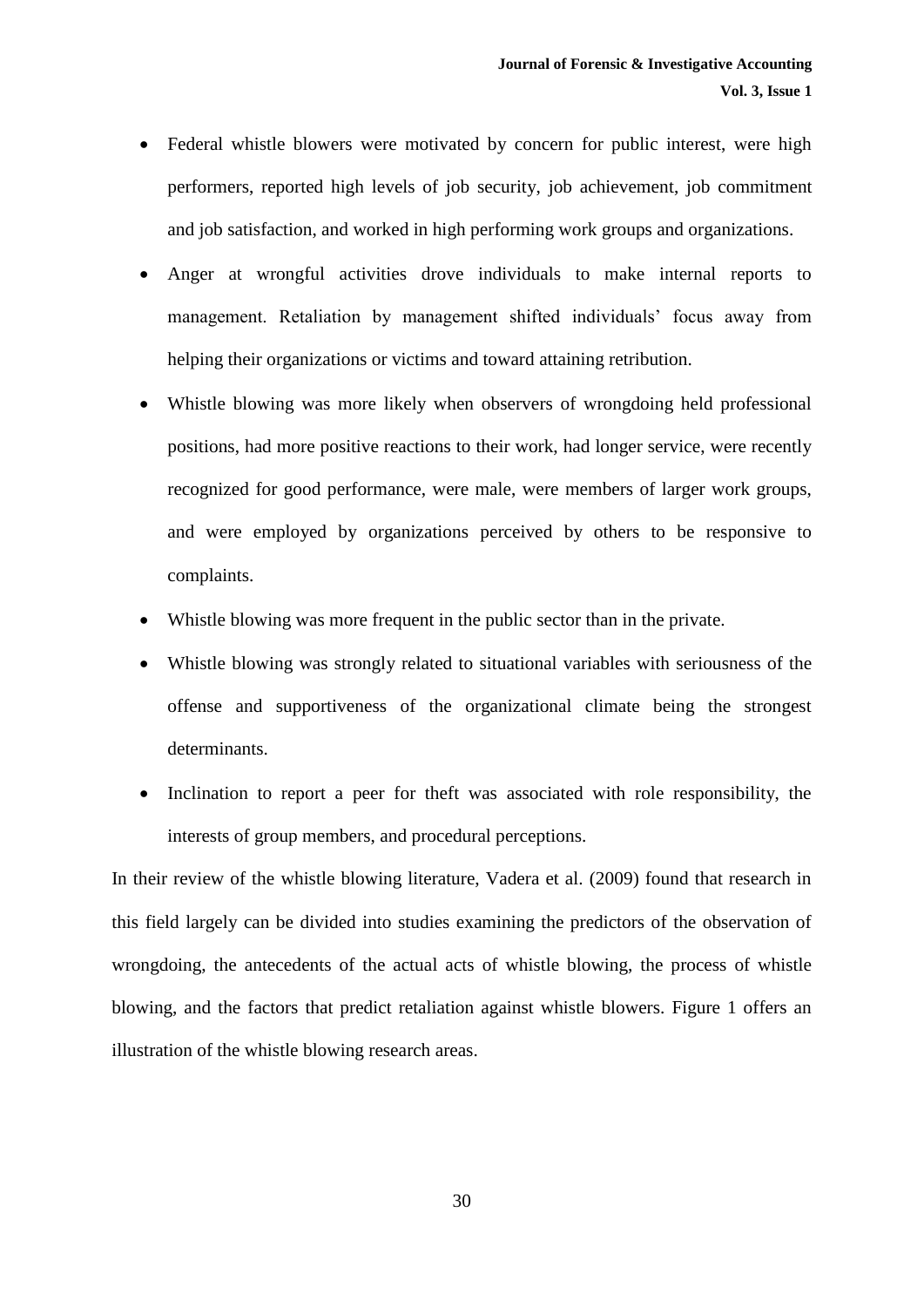**Vol. 3, Issue 1**



*Figure 1. Areas of whistle blowing research*

Eaton and Weber (2008) found that whistle blowers can have a significant impact on corporations. When an employee notifies the public of wrongdoing within an organization, unwanted public scrutiny, regulatory action and litigation may arise.

#### **2.3 Forensic Accounting**

Forensic accounting is concerned with identifying, recording, settling, extracting, sorting, reporting, and verifying past financial data. The focus of forensic accounting is on evidence revealed by the examination of financial documents. The evidence collected or prepared by a forensic accountant may be applied in different contexts. For example, forensic accounting results can serve as evidence in an internal corporate investigation that leads only to internal discipline, or no action whatever. Forensic accountants are essential to the legal system, providing expert services such as fake invoicing valuations, suspicious bankruptcy valuations, and analysis of financial documents in fraud schemes (Curtis, 2008).

Forensic accounting as a discipline has its own models and methodologies of investigative procedures that search for assurance, attestation and advisory perspectives to produce legal evidence. It is concerned with the evidentiary nature of accounting data, and as a practical field is concerned with accounting fraud and forensic auditing; compliance, due diligence,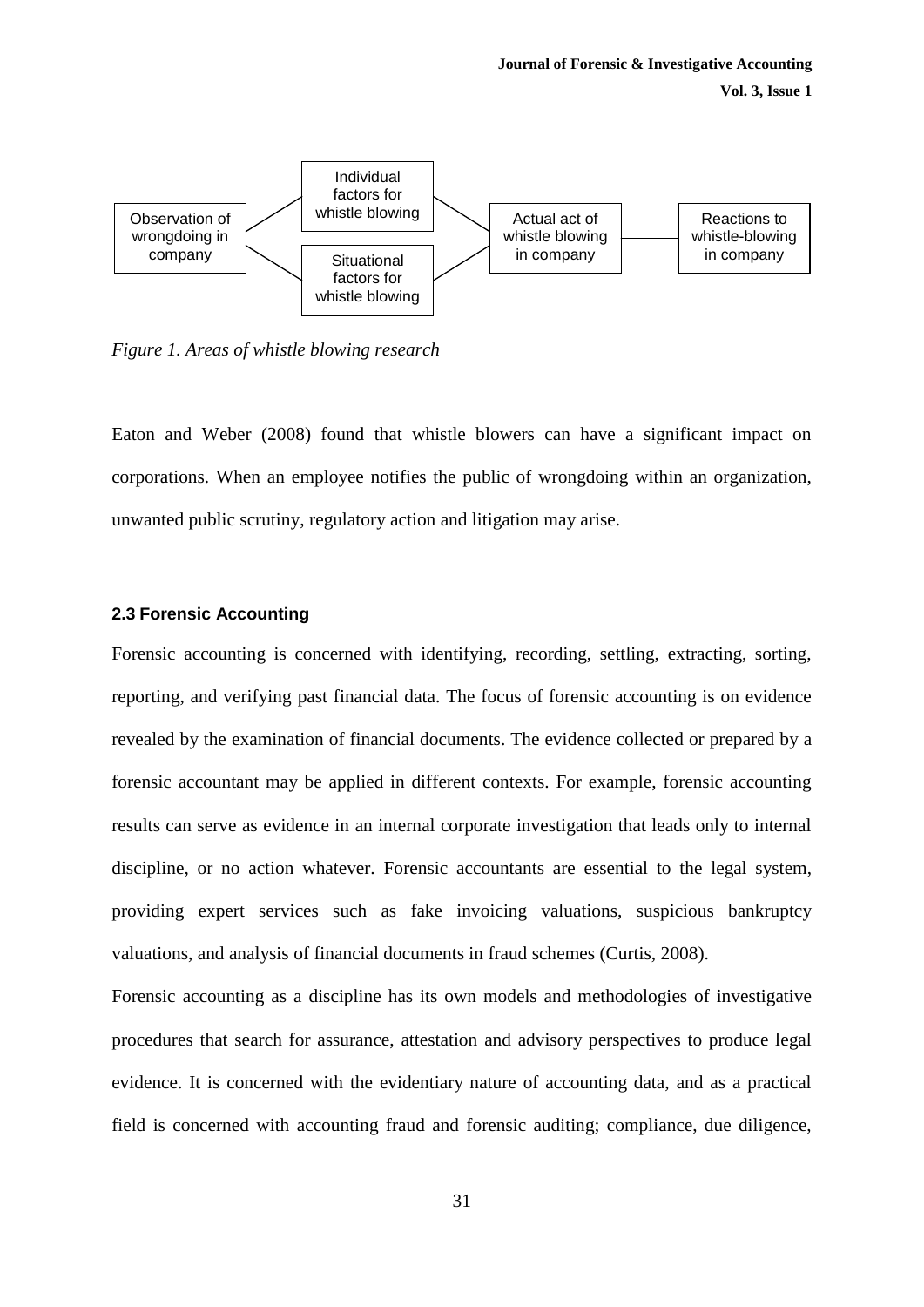and risk assessment; detection of financial statement misrepresentation and financial statement fraud (Skousen and Wright, 2008); tax evasion; bankruptcy and valuation studies; violations of accounting regulations; non-standard entries, structured transactions, records tampering, and earnings mismanagement.

Forensic accountants apply decision aids as well as professional judgment in their work (Chan et al., 2008). Decision aids are technology and systems that offer the potential to improve detection of white-collar crime in accounting. Hughes et al. (2008) argue that strong corporate control environments are critical to responsible and reliable detection of misconduct.

Forensic results can also serve as evidence in a professional disciplinary hearing or other administrative proceedings, such as an administrative enforcement procedure by financial authorities. As evidence in some phase of a criminal action, the weight of that testimony will depend on a number of factors, the most important of which according to Curtis (2008) is whether the forensic accountant can be qualified as an expert and whether the opinion the accountant seeks to proffer actually qualifies as an expert opinion. When forensic accounting is applied as document study, it is typically combined with interviews and observations, thereby integrating behavioral aspects into forensic accounting (Ramamoorti, 2008). Forensic accounting is emerging as a specialist discipline (Kranacher et al., 2008).

Financial crime such as fraud can be subject to forensic accounting, since fraud encompasses the acquisition of property or economic advantage by means of deception, through either a misrepresentation or concealment. Forensic examinations include consideration of digital evidence, including communications (Curtis, 2008).

To develop investigative knowledge in the area of forensic accounting, Kranacher et al. (2008) suggest a model curriculum consisting of several concepts such as basic accounting,

32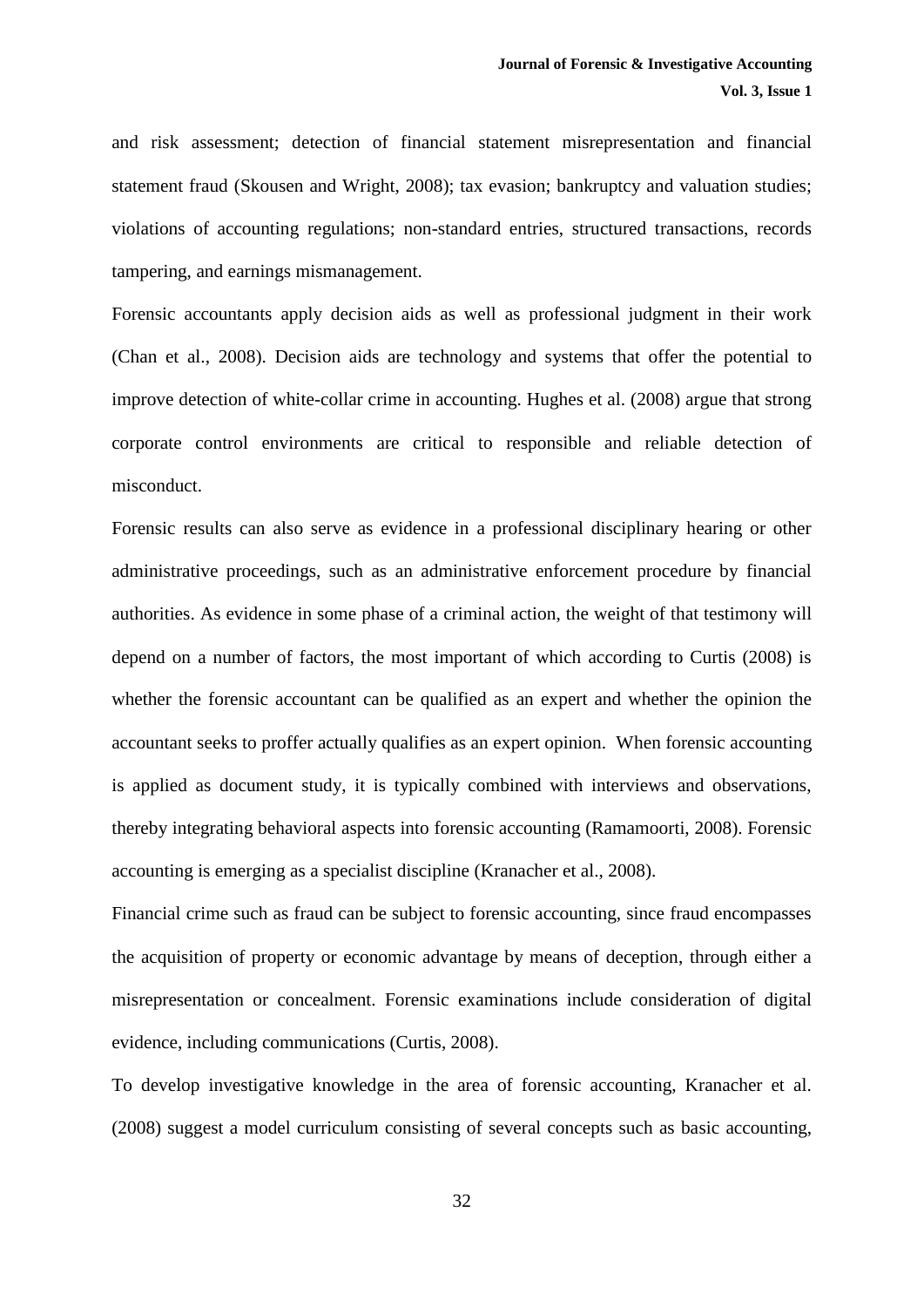basic auditing, transaction processing, business law, business communication and computer skills. The purpose of such a curriculum is to build knowledge, skills and abilities in forensic accounting to combat white-collar crime.

#### **2.4 Analysis of preventive actions**

Scholars have attempted to separate white-collar crime into two types: occupational and corporate. Largely individuals or small groups in connection with their jobs commit occupational crime. It includes embezzling from an employer, theft of merchandise, income tax evasion, and manipulation of sales, fraud, and violations in the sale of securities (Bookman, 2008). Occupational crime is sometimes labeled elite crime. Hansen (2009) argues that the problem with occupational crime is that it is committed within the confines of positions of trust and in organizations, which prohibits surveillance and accountability. Heath (2008) found that the bigger and more severe occupational crime tends to be committed by individuals who are further up the chain of command in the firm.

Occupational crime is typically motivated by greed, where white-collar criminals seek to enrich themselves personally. Similarly, firms engage in corporate crime to improve their financial performance. Employees break the law in ways that enhance the profits of the firm, but which may generate very little or no personal benefit for themselves when committing corporate crime (Heath, 2008). Corporate crime is enacted by collectivities or aggregates of discrete individuals. If a corporate official violates the law in acting for the corporation it is considered a corporate crime as well. But if he or she gains personal benefit in the commission of a crime against the corporation, it is occupational crime. A corporation cannot be jailed, and therefore, the majority of penalties to control individual violators are not available for corporations and corporate crime (Bookman, 2008).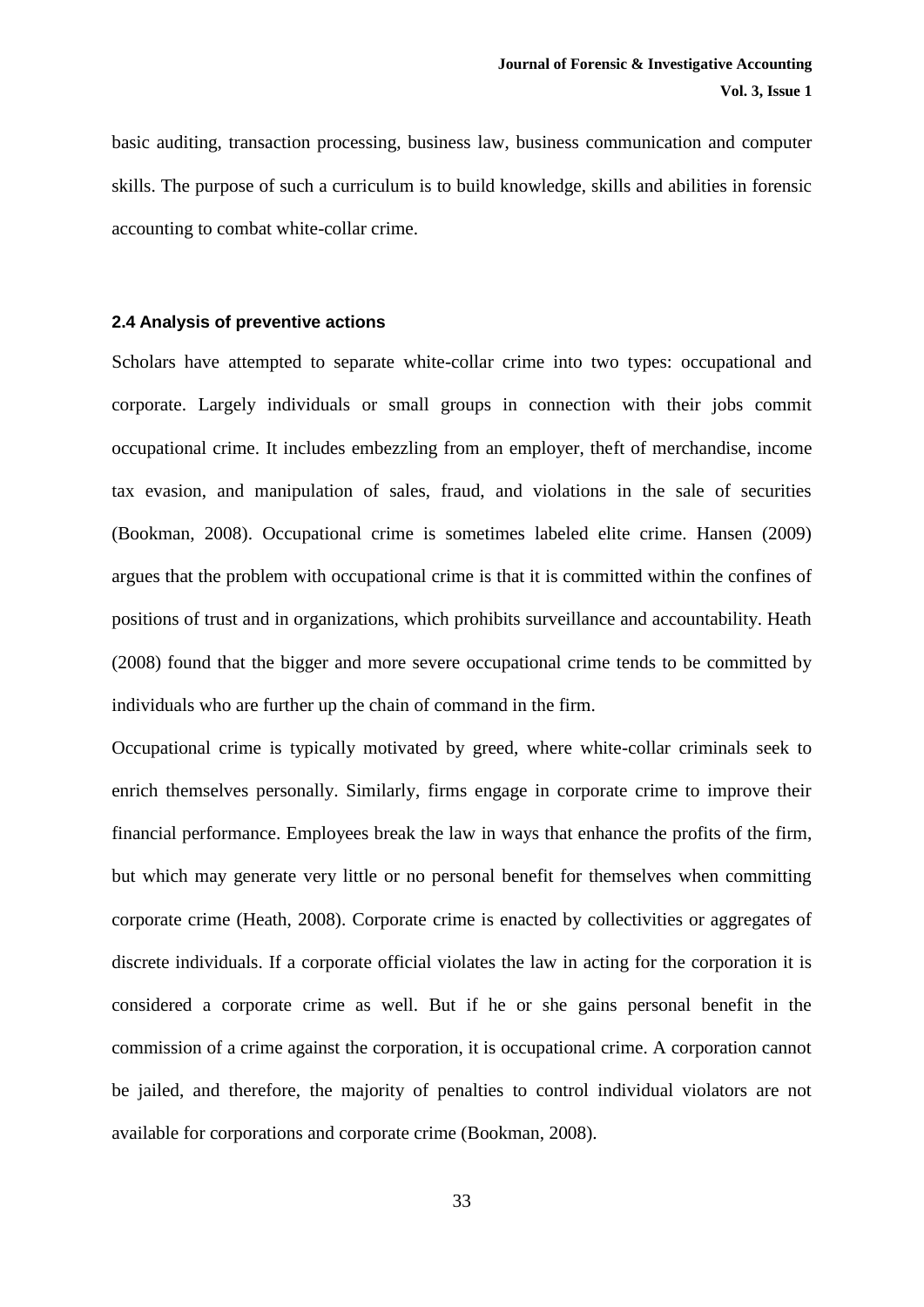Corporations become perpetrators of crime when managers or employees commit financial crime within the context of a legal organization. According to Garoupa (2004), corporations can more easily corrupt enforcers, regulators and judges, as compared to individuals. Corporations are better organized, are wealthier and benefit from economies of scale in corruption. Corporations are better placed to manipulate politicians and the media. By making use of large grants, generous campaign contributions and influential lobbying organizations, they may push law changes and legal reforms that benefit their illegal activities.

In our empirical survey, we study how the chief financial officer (CFO) will prevent whitecollar crime in his or her business organization. Implicit in CFO responses we may find the assumption of occupational crime or corporate crime.

Only a few responses might be interpreted as being concerned with corporate crime, for example where respondents are stressing division of labor, openness, transparent work processes, and corporate culture.

The imposition of criminal liability on organizations formed to engage in business is neither simple nor intuitive. Therefore, Robson (2010: 144) suggests rehabilitating retribution as a goal of organizational criminal liability:

Reinvigorating retribution does not imply that deterrent goals should be eliminated or ignored. To the contrary, rehabilitating retribution as a legitimate goal of organizational criminal liability will give new focus to a system, which is sorely misdirected.

In this perspective, it comes as no surprise that most respondents implicitly assumed occupational rather than corporate crime when responding to the question how to prevent white-collar crime.

34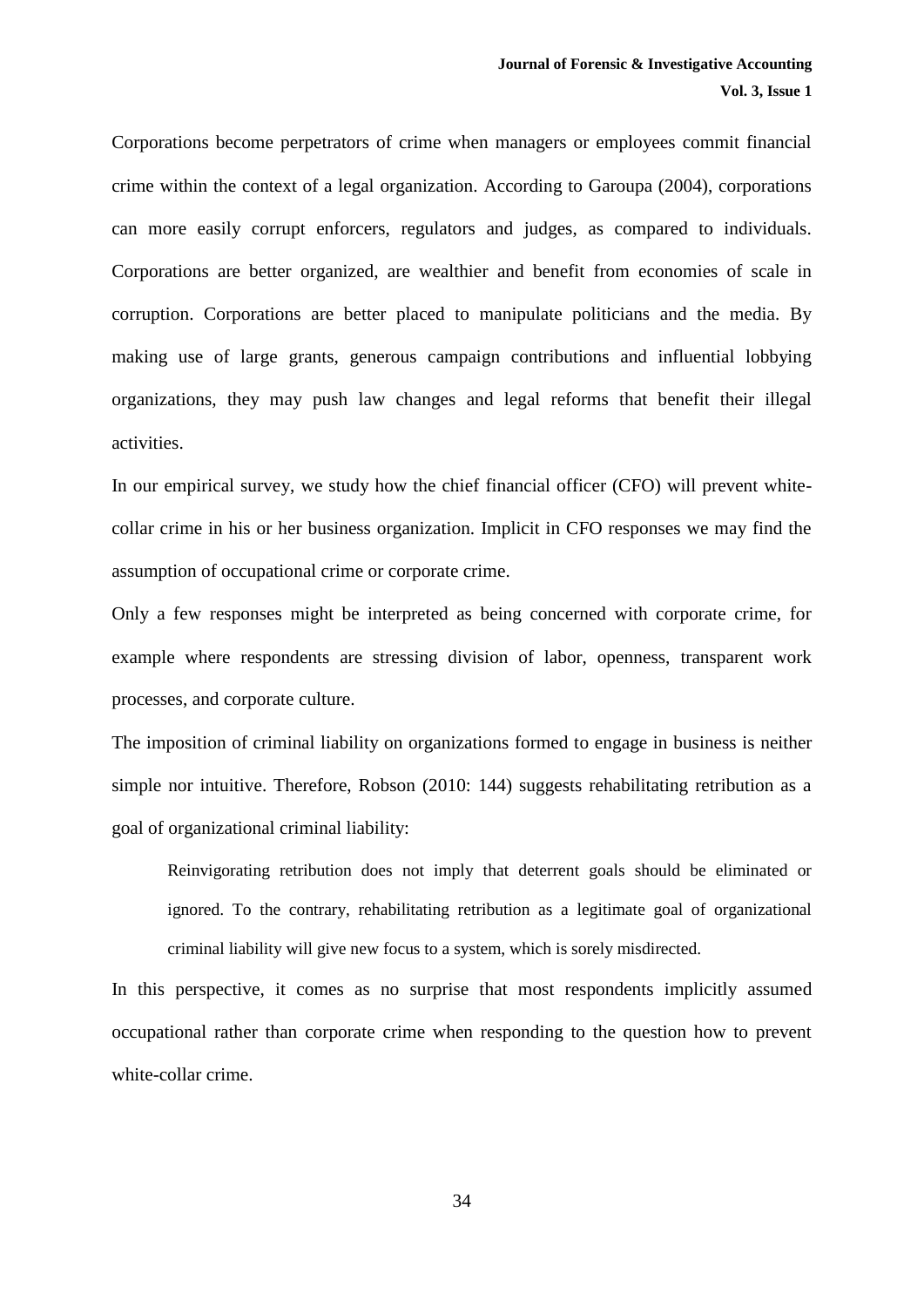## **3. Method**

The research was carried out by a web-based questionnaire combined with a letter to the largest business organizations in Norway. For this empirical study of white-collar crime, the five hundred and seventeen largest business companies in terms of annual sales turnover were identified in Norway for our empirical study of white-collar crime. A letter was mailed to the chief financial officer asking him or her to fill in the questionnaire to be found on a web site using a password found in the letter.

Sixty-five respondents filled in the questionnaire after the first letter, 45 responses were received after a reminder, and another 31 responses were received after a second reminder for a total of 141 complete responses. Out of 517 potential responses 141 responses were completed for a response rate of 27 percent. The survey web site was open to responses from January to April in 2010.

| Average number of employees            | 1.719 persons |
|----------------------------------------|---------------|
| Average age of respondent              | 46 years      |
| Average higher education of respondent | 5,1 years     |
| Number of men                          | 117           |
| Number of women                        | 14            |

*Table 1. Characteristics of survey sample*

The average number of employees in the 141 business organizations with complete answers was 1.719 persons as listed in Table 1. The largest responding firm in terms of employees had 30.000 persons i their staff.

Even though the letter was specifically mailed to the top executive in charge of finance often called chief financial officer (CFO), respondents were asked to type in their current position. Most of the respondents were indeed CFOs, but some were CEOs, corporate controllers, managers of finance, and chief group controllers.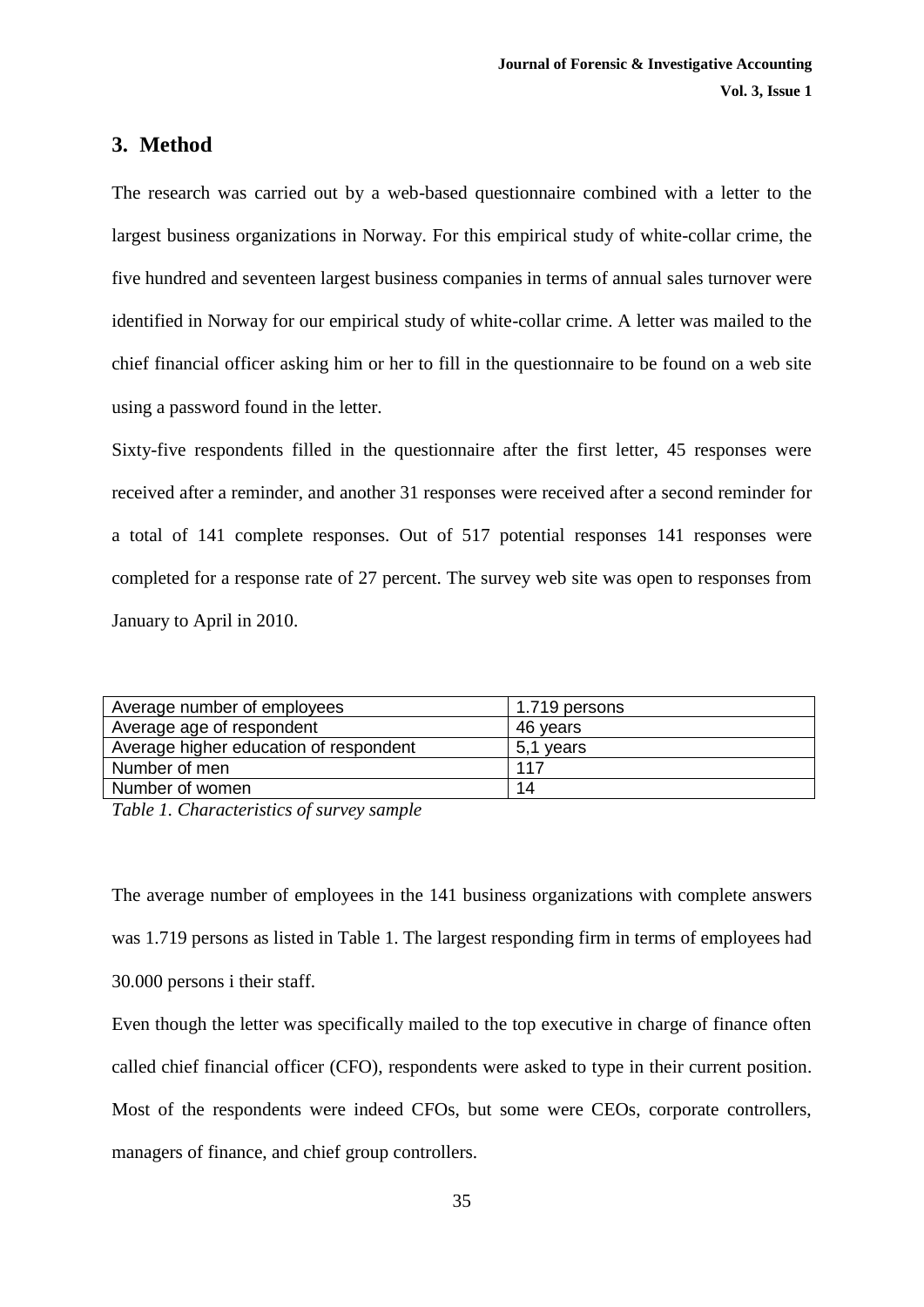## **4. Findings**

The open-ended question in the questionnaire to the CFO about prevention of white-collar crime was formulated as: *How can white-collar crime best be prevented in your company?* Responses were classified by applying content analysis, which is a technique for interpreting words, combination of words, and complete sentences (Riffe and Freitag, 1997). In the first round of text reading, potential topics were identified.

Two main topics were identified. The first group of responses is concerned with the ability to control by means of efficient and effective control routines, transparent guidelines, reactions and consequences for offences and misconduct. This main topic is labeled the reactive strategy in prevention of white-collar crime.

The other group of responses is concerned with the ability to influence by means of values and ethics, recruitment and hiring processes, attitudes of integrity and accountability, and visible and determined leadership. This other main topic is labeled the proactive strategy in prevention of white-crime.

Based on the discussion of self-regulation in prevention of white-collar crime, self-regulation in companies is conceptualized as consisting of both the reactive as well as the proactive strategy. Thus, self-regulation consists of control and influence as illustrated in Figure 2.

*Figure 2. Self-regulation in companies for prevention of white-collar crime*

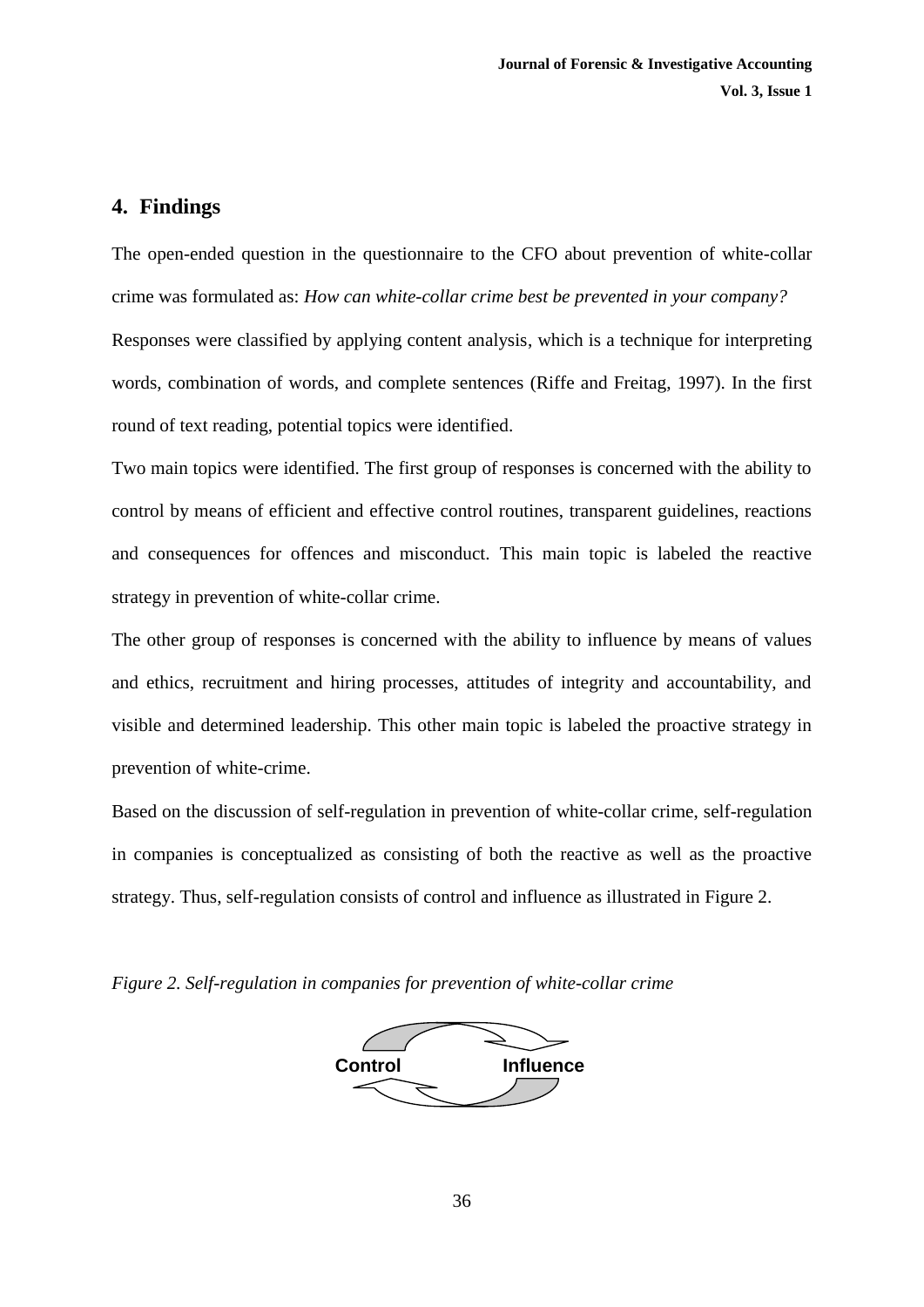The open-ended question in the questionnaire to the CFO about prevention of white-collar crime was formulated as: *How can white-collar crime best be prevented in your company?*  Examples of control statements provided by respondents include:

- *"Good internal control"*
- *"Banks have a relatively strong regulation regime, external + internal auditor, finance authorities, compliance and risk controllers, control committee, auditing group and money laundering regulation"*
- *"Good control routines and internal procedures"*
- *"Access control and reliable approval procedures"*
- *"Control routines with division of responsibilities"*
- *"Efficient systems and routines, regular internal controls"*
- *"Implement effective control systems"*

Examples of influence statements provided by respondents include:

- *"Continuous work on culture - values - ethics, show zero tolerance in relation to misconduct"*
- *"Openness with contacts and financial information"*
- *"Attitudes of honesty and accountability as a culture in the company at all levels"*
- *"An explicit and visible leadership that monitors the organization"*
- *"Good hiring procedures"*
- *"Focus on ethics, where management is a good example in all situations"*
- *"Build common culture, behavior, set of values and company identity"*

#### **4.1 Influencing and controlling**

We find an even distribution among control and influence, but the majority in this second

round emphasizes influence to prevent white-collar crime. In total, the following distribution

for all 94 respondents that filled in this open-ended question was as follows:

- *Control*. 45 out of 94 respondents would focus on controlling and auditing, thus 48% for control.
- *Influence*. 49 out of 94 respondents would focus on influencing and behavior, thus 52% for influence.

In terms of self-regulation, respondents who emphasize influence are slightly more numbers than respondents who emphasize control. Few respondents seem to emphasize the need to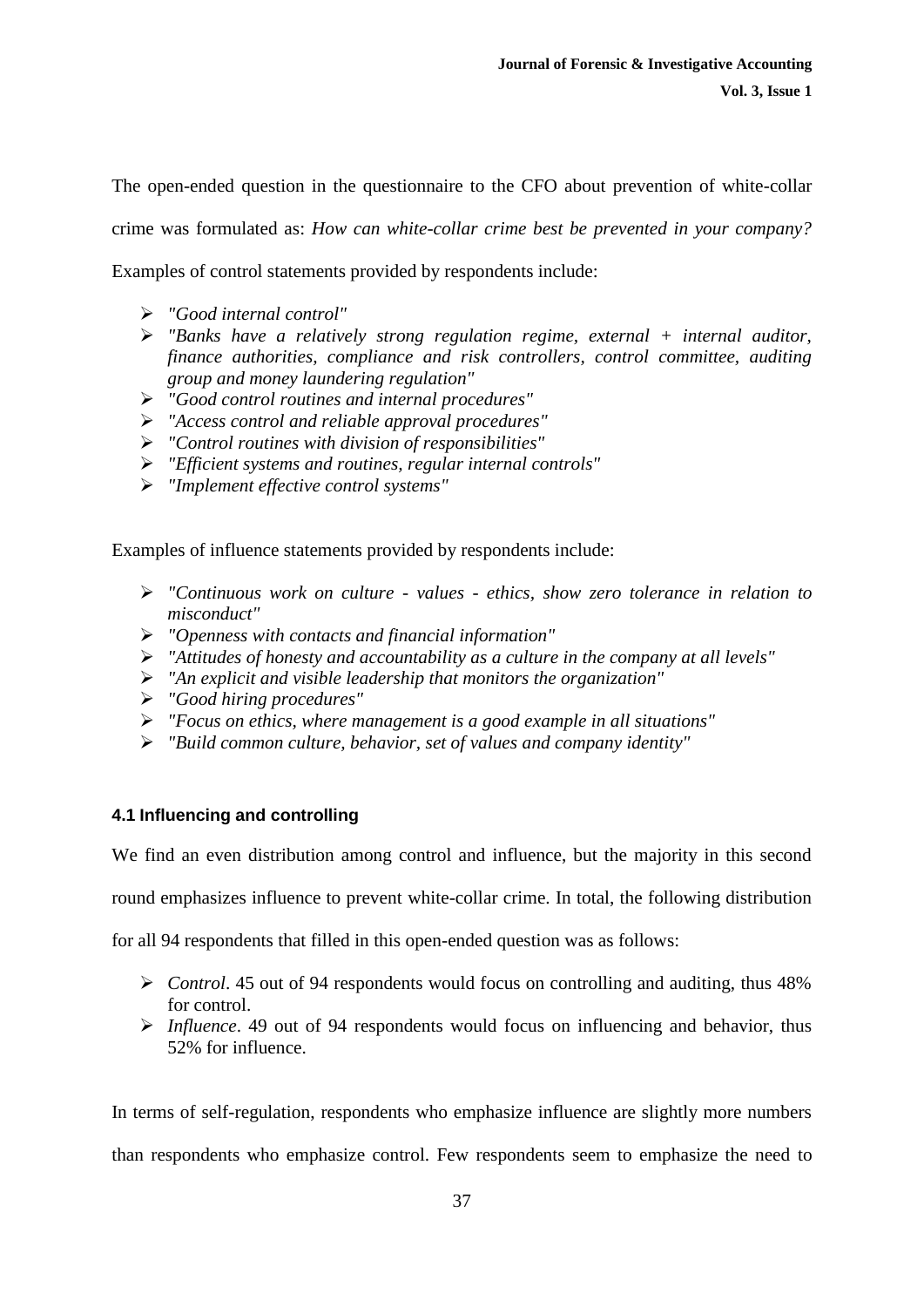analyze risks before deciding to control or influence. Most responses are formulated in a way that indicates a victim perspective rather than an offender perspective.

After the second and final mailing of reminders, 17 more responses to this question were obtained, where 9 emphasized control and 8 emphasized influence. Therefore, we have in total the following results:

- 1. *Influencing*. This is a proactive measure. 49 out of 94 respondents would focus on influencing and behavior, thus 52% in favor of influence. Influencing might be to demonstrate a behavior in top management that considers ethics before running for short-term profits, to have open processes and dialogues internally and externally with vendors and customers, to establish corporate values of openness and trust, to initiate awareness campaigns for all employees, to demonstrate zero tolerance towards whitecollar crime, to build actions on solid knowledge, and to practice transparent empowerment.
- 2. *Controlling*. This is a reactive measure. 45 out of 94 respondents would focus on controlling and auditing, thus 48% in favor of control. Controlling might be to continuously improve internal control routines, to implement strong authorization procedures, to practice segregation of duties, to adhere to the 4-eyes principle in approval of invoices and payments, to perform audit on both regular and irregular basis, to introduce complaints to the organization, to divide work into processes and sub-processes including control, to implement policies for behavior and consequences for misconduct, to frequently update passwords and access rights, and to develop control expertise.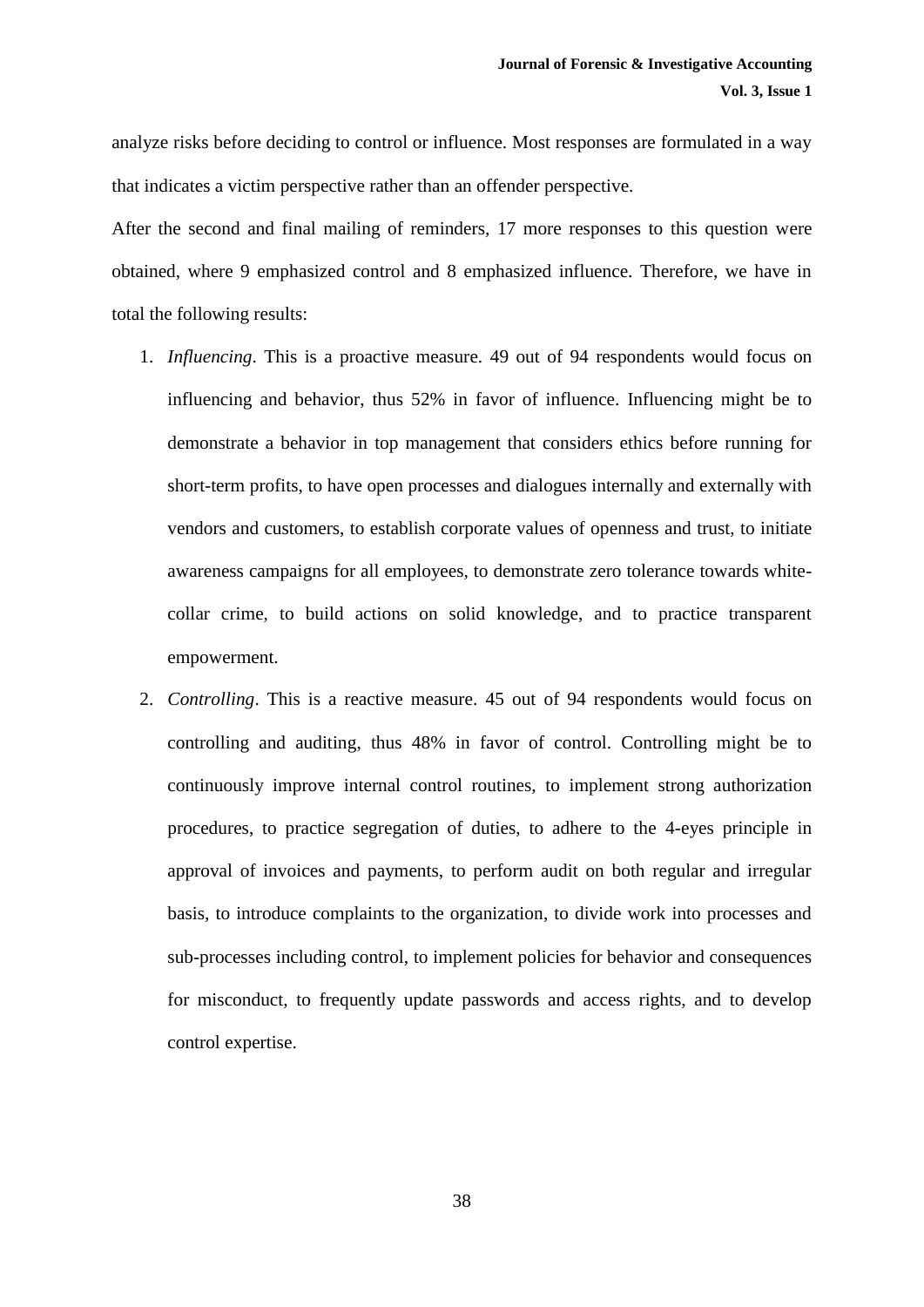#### **4.2 Analysis of preventive actions**

Riffe and Freitag (2007) argue that several experts in the field should conduct content analysis so that the classification of themes in terms of preventive actions becomes more robust. Therefore, the initial classification into two dominating themes of control and influence was further explored in this research by including classification by several independent experts. Experts are knowledge management scholars in white-collar crime and policing.

#### *Expert 1*

Controlling and influencing are the two dominating approaches to prevent white-collar crime as suggested by CFOs in this survey. There is a pattern of either stressing the value of the formal, routines, systems, controls, or on the other hand, the more informal where such issues as finding the right persons, having a good culture, open climate, responsibility and similar issues are stressed. Furthermore, a difference can be found in the responses in terms of whether or not this is primarily an internal matter or whether external aspects should be in the forefront. The internal dimension is concerned about what the company can do it self, and what it can do to obey laws and follow regulations. The external is important where criminal acts are identified, because crime leads to external pressure, punishment and reputation loss.

#### *Expert 2*

When the dichotomy of controlling and influencing is broken down in to more categories, the following categorization emerges:

- $\triangleright$  Auditing and control
- $\triangleright$  Culture, values and attitudes
- $\triangleright$  Work procedures
- $\triangleright$  Monitoring and feedback
- $\blacktriangleright$  Leadership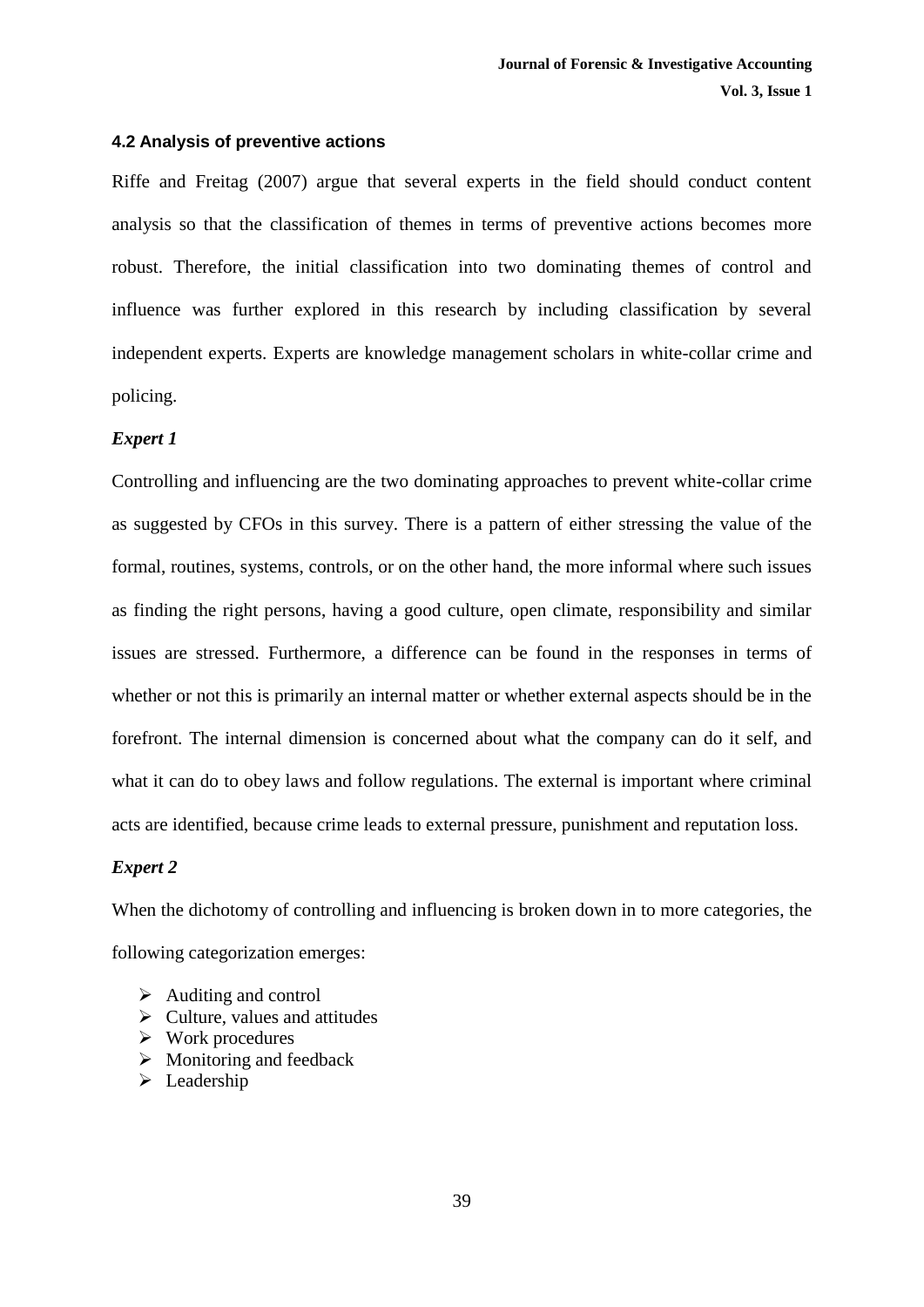As already emphasized, a great number of chief financial officers focus on rigid routines and control mechanisms, both external and internal auditing, and development, implementation and consequences of regulations, rules and routines. Many respondents mention these issues also in association with issues such as values, attitudes and a healthy corporate culture. Again others mention preventive measures, influencing attitudes and behaviors. Some are more balanced by stressing both the importance of prevention through transparent processes and development of culture, as well as efficient and effective internal and external auditing and control. Many are concerned with ethical guidelines that need to be implemented and imply consequences by misconduct. Finally, some respondents emphasize the importance of visible and ethical leadership in top management and the board.

Based on a broader categorization of all responses, content analysis leads to the following number of incidents for each category:

- *75 control responses*: control, audit, routines, rules, guidelines, procedures and policy.
- *49 culture responses*: prevention and development of organizational culture, values and ethics.
- *35 process responses*: work procedures, transparent processes, division of labor, 4 eyes principle.
- *33 consequence responses*: handling of misconduct, zero tolerance by deviance.
- *22 openness responses*: openness about the white-collar crime problem by talking about it.
- *16 ethics responses*: ethical guidelines.
- *14 leadership responses*: visible leadership, top management commitment, board responsibility.
- *11 competence responses*: development of competence, training, recruitment.
- *3 whistle responses*: whistle blowing and protection of whistle blowers.

### *Expert 3*

In an approach with several scholars analyzing responses by applying content analysis, an

alternative classification of issues was developed in this study:

- 1. Organizational culture, values, ethics and attitudes.
- 2. Administrative systems, processes, management systems, rules and routines.
- 3. Internal control and other control routines.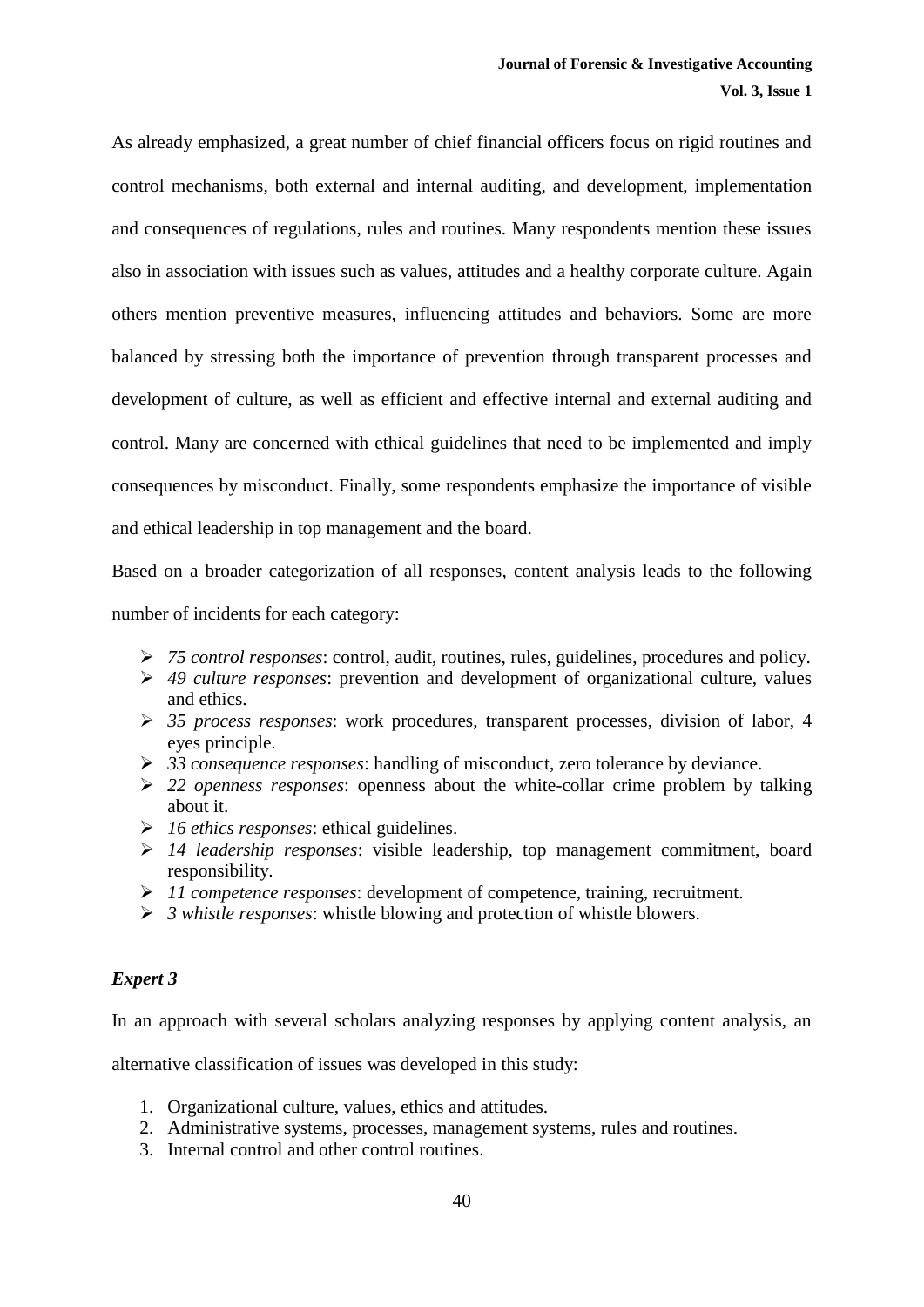- 4. Leadership, role models, open discussions, value-based management
- 5. Reactions, sanctions, whistle blowing, punishment, law enforcement.

An analytical framework as illustrated in Figure 3 might be applied to classify actions of prevention. A distinction is made between formal and informal measures. Values, attitudes and behaviors are informal actions, while guidelines, code of conduct and rules are formal actions. There is some belief that informal sanctions (i.e. expulsion from professional community) in conjunction with fear of formal punishment prevent most individuals from committing crimes. However, unlike their street crime counterparts, white-collar criminals rarely receive long prison sentences (Hansen, 2009). A distinction can also be made between actions that are aimed at individuals and actions that are aimed at part of or the whole organization.

|                                        | <b>Preventive Actions and</b><br><b>Initiatives</b> |                 | <b>Follow-up Routines and</b><br><b>Controls</b> |                 | <b>Sanctions and Law</b><br><b>Enforcement</b> |                 |
|----------------------------------------|-----------------------------------------------------|-----------------|--------------------------------------------------|-----------------|------------------------------------------------|-----------------|
|                                        | Formal                                              | <b>Informal</b> | Formal                                           | <b>Informal</b> | Formal                                         | <b>Informal</b> |
| System perspective/<br>Administration/ |                                                     |                 |                                                  |                 |                                                |                 |
| Routines/                              |                                                     |                 |                                                  |                 |                                                |                 |
| <b>Procedures</b>                      |                                                     |                 |                                                  |                 |                                                |                 |
|                                        |                                                     |                 |                                                  |                 |                                                |                 |
| <b>Management</b><br>perspective/      |                                                     |                 |                                                  |                 |                                                |                 |
| Leadership in action                   |                                                     |                 |                                                  |                 |                                                |                 |
|                                        |                                                     |                 |                                                  |                 |                                                |                 |

*Figure 3. Analytical framework to classify preventive actions*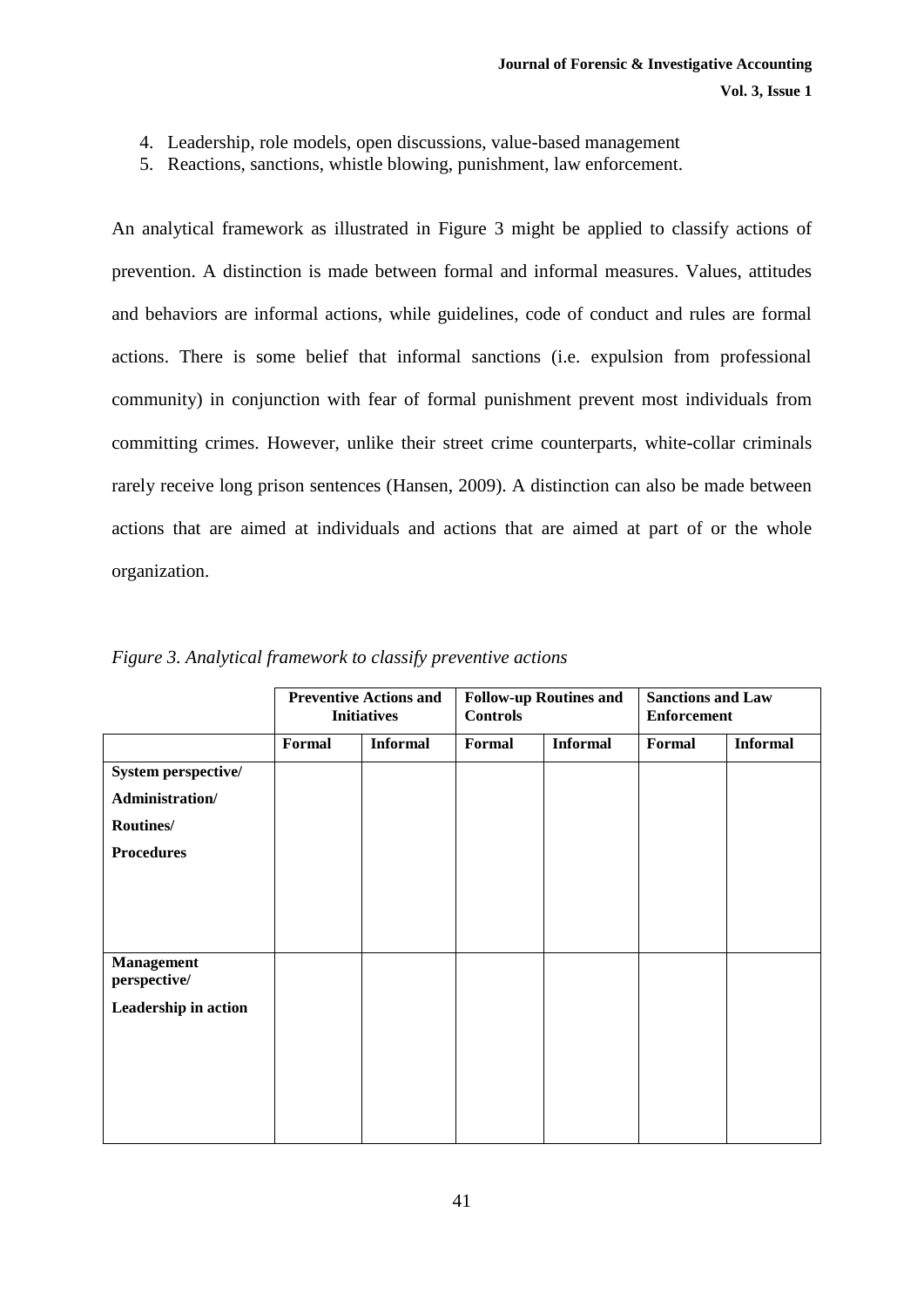#### *Expert 4*

Clearly, their suggestions can be organized in two main actions that, related to their own experience, will help and serve as crucial guidelines against white-collar crime. First, it is mainly a question of control and internal routines that are organized in relation to control oriented goals. Control involves several colleagues in all operations and work routines were employees might have the opportunity of financial criminal behavior. It is also important to have a continuing focus on control, meaning that new routines is developed and existing routines are questioned, in accordance to an overall focus on control. Second, the organization has to work on attitudes towards white-collar crime. Consequently, the chief financial officers argue that zero tolerance is necessary to prevent financial crime. That means to create a necessary awareness of ethical guidelines and discussions of possible "grey zones" when it comes to what white-collar crime is. So, one hand, the organization has to work on control and internal routines that consequently involves several employees. On the other hand, the organization must create necessary awareness and a common understanding of attitudes of zero tolerance against white-collar crime. Several suggestions are believed to be crucial to achieve these two main goals. Related to control, the suggestions are more openness and thus, more employees are involved and now what is going on. Also, stronger reactions and sanctions are suggestions to prevent others for considering own possibilities and opportunities for white-collar crime. Related to attitudes, value-based leadership is an overall leadership form that will work positive towards consciousness and zero tolerance of white-collar crime. Value based leadership is believed to have necessary focus on ethical guidelines and an overall understanding of how to prevent and work on suspicions of whitecollar crime. Important is leaders as positive role models, practicing value based leadership.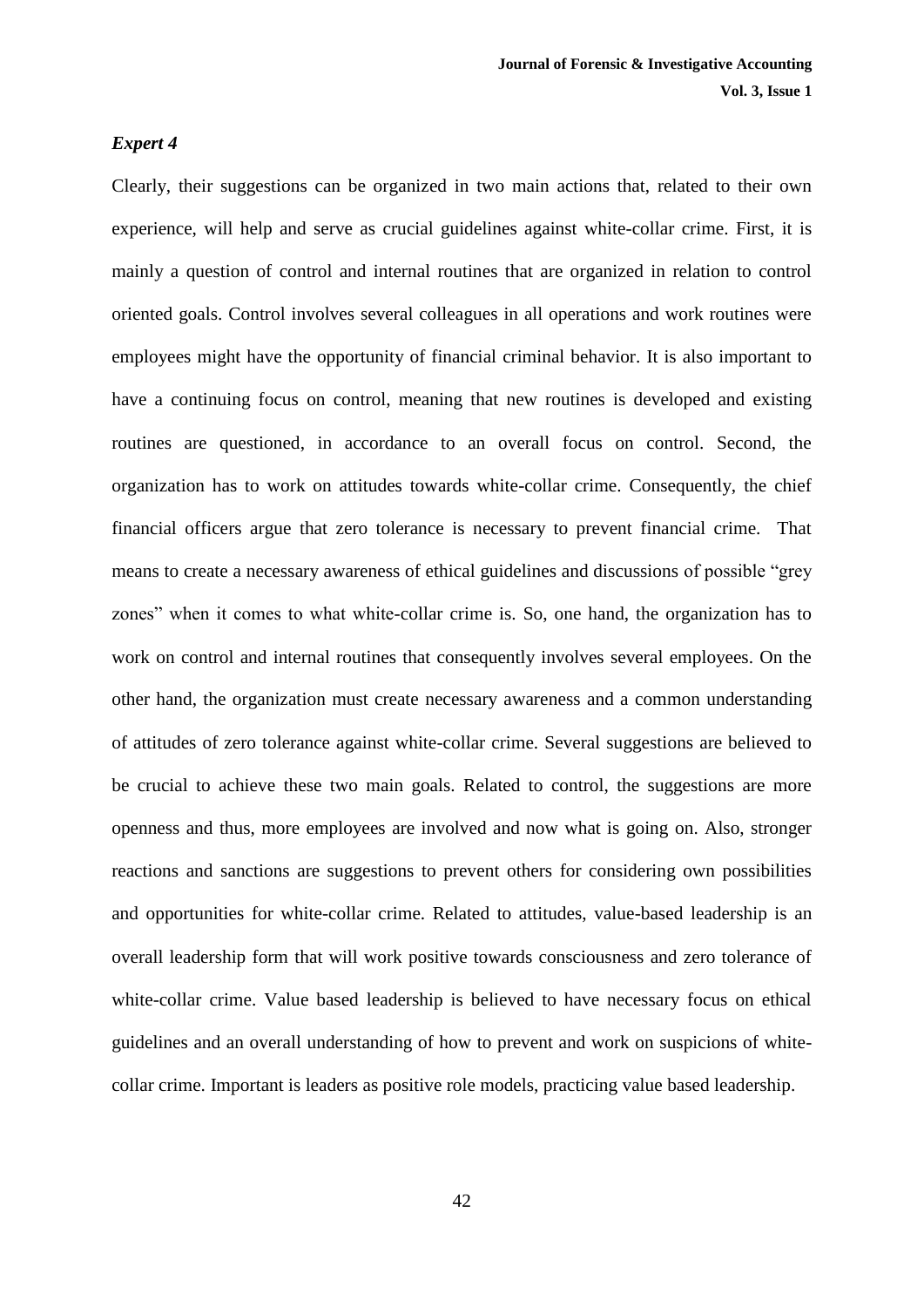#### **Vol. 3, Issue 1**

## *Expert 5*

The main points in the list of responses might be summarized as follows:

- $\triangleright$  Management must themselves behave ethically and focus on ethics
- $\triangleright$  Management must care in action
- $\triangleright$  Business conduct guidelines are needed that explicitly state what is acceptable and unacceptable conduct and possible consequences
- $\triangleright$  Internal control must be efficient and effective
- $\triangleright$  Managerial roles should be rotated over time
- $\triangleright$  Board information should come from more than one source (CEO)
- $\triangleright$  Shareholders should be actively involved in ownership governance

While most experts seem to have extracted their findings from survey responses, expert 5 seems to have included his own opinions that reduce the value of his classification. A final classification based on researchers' as well as experts' evaluation seems to emphasize the following preventive actions:

- 1. Reactive formal actions in a systems perspective in terms of audit and control
- 2. Reactive informal actions in a management perspective in terms of rules and codes
- 3. Proactive formal actions in a systems perspective in terms of guidelines and work procedures
- 4. Proactive informal actions in a management perspective in terms of values and ethics.

## **4.3 Corporate Compliance**

Control and influence as two main approaches to combating white-collar crime are in line with findings made in a study by Bucy et al. (2008). The study indicates that there are four characteristics of organizations that discourage criminal activity. First, the corporation is not only driven by the bottom line. There is no overriding focus on profit and meeting numbers. Next, an effective corporate compliance plan prevents fraud and other kinds of white-collar crime. Third, effective internal control is assured with a strong and independent board, presence of both internal and external auditors, appropriate checks and balances throughout the company, and a recentralized management structure. The final characteristic is whether an organization discourages crime in the corporate culture. When management sends the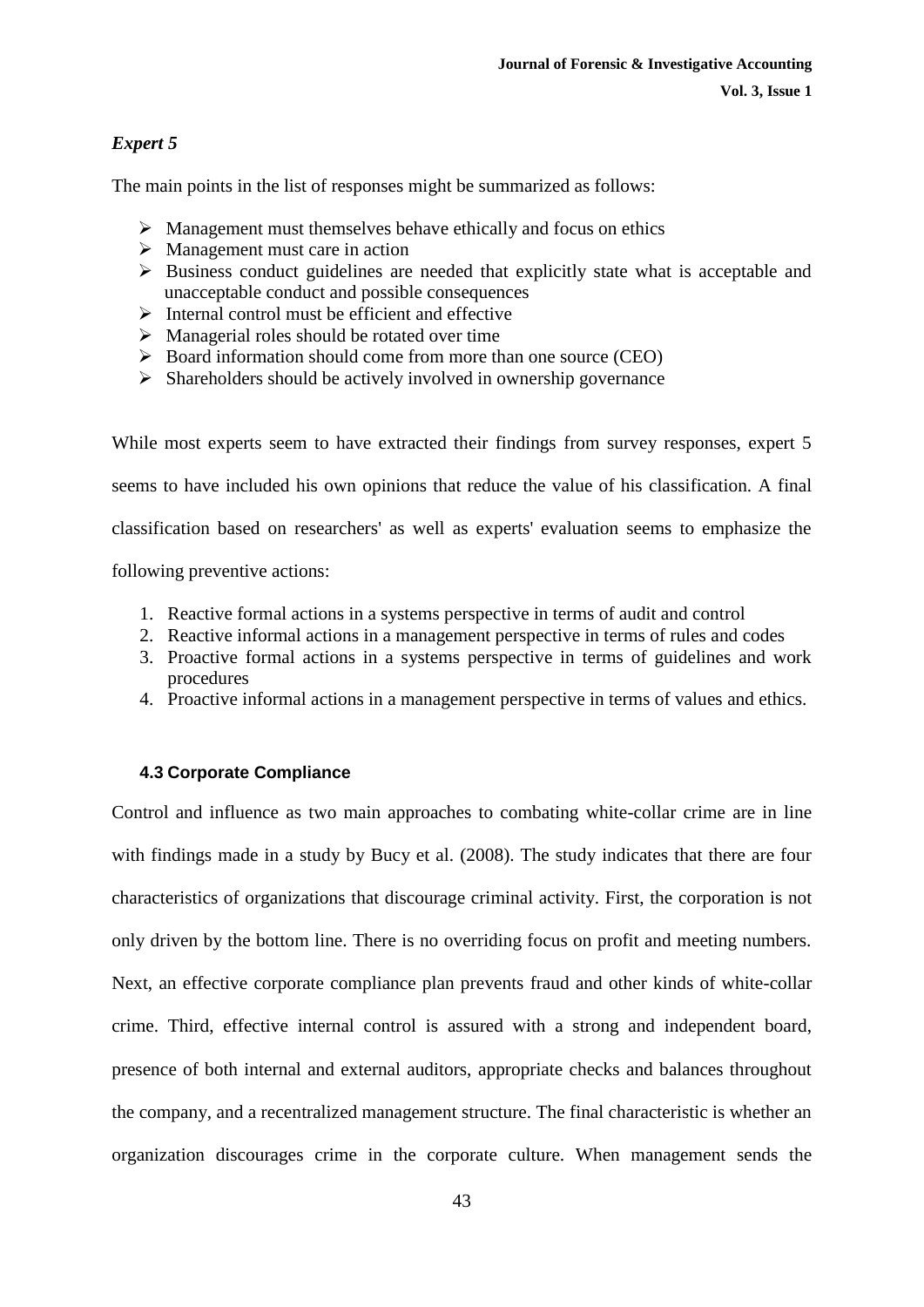message that questionable behavior will not be tolerated, the corporate environment is less likely to be exposed to crime. While compliance plan and internal control have to do with controlling, bottom-line reluctance and corporate culture has to do with influencing.

In the empirical study by Bucy et al. (2008), most participants stressed a well-implemented compliance and ethics program as most important to discourage and prevent white-collar crime. The key components of an effective compliance program are: an anonymous hotline for reporting suspect behavior, routine training for employees, proper oversight, and swift punishment of those involved in detected crime. The second most consistently cited corporate characteristic identified by participants was the corporate culture dictated by strong management. A true commitment to compliance and ethical conduct by upper management that permeates all levels of the company is a key in ensuring law-abiding behavior within an organization. In third place among participants came strong internal and external controls, and then finally supplementing bottom-line focus with integrity and accountability focus.

Bucy et al. (2008) also studied qualities of corporate leaders who encourage law-abiding behavior. A strong sense of personal integrity was the theme mentioned by most study participants when asked what characteristics chief executives should possess to encourage law-abiding behavior within a company. Integrity, honesty, and an intact moral compass are important qualities. A demonstrated commitment to community service and social concerns is an important quality as well.

Many responses to open-ended questions from CFOs mention compliance:

- *"Raised the issue immediately with compliance leader and checked that it is followed through. Perhaps also inform chairman of the board if lack of response".*
- *"We hare systems for reporting internally where we both can inform anonymously or with full name. In addition I would as a first step inform the compliance officer or CEO"*
- *"Compliance officer will be informed"*
- *"Inform corporate compliance executive who has the right to ask for direct access to the board"*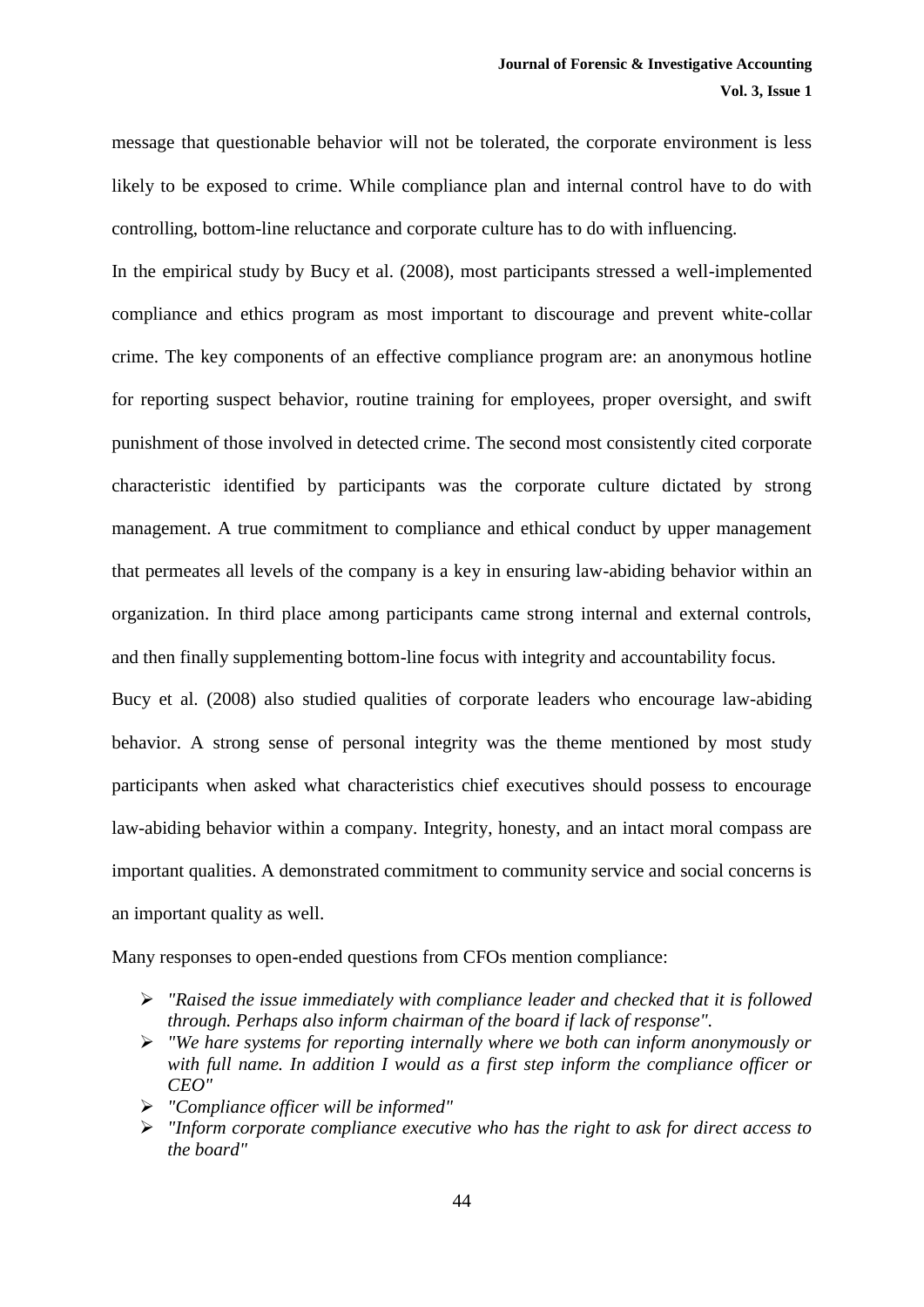- *"Banks have relatively strong oversight regime; external + internal auditor, finance authority, financial, compliance and risk controller, control committee, auditing committee and also money laundering responsible"*
- *"Introduce compliance organization, introduce P2P processes and also an open and continuous communication around dangers that something can happen and educating what to do if something should happen"*
- *"Compliance, ethics, whistles possibility"*

Gabel et al. (2009) argue that corporate compliance programs never have offered a complete defense to liability, but they have emerged to focus on the prevention of illegalities. As the business enterprise became increasingly important in society, self-regulation became more common within corporations and across industries. Corporate compliance is required from corporate citizenship, where corporate citizenship describes the role of the corporation in administering citizenship rights for individuals and promoting socially responsible conduct. When doing so, corporations take on similar responsibilities as individual citizens. Good corporate citizens, like private persons, are expected to obey the law and contribute to the functioning of society.

Gabel et al. (2009) studied whether corporate citizenship in the form of volunteerism may have positive consequences for legal compliance. Their study is one of the first attempts to empirically associate potentially unrelated aspects of a firm's corporate citizenship activities and obligations and to connect such behavior with legal decision making. They found a relationship between the extent of volunteering and compliance intentions for one compliance scenario, indicating some limited initial support for their contention that spirit-of-the-law ethical programs and letter-of-the-law compliance may be intertwined and should be considered in concert.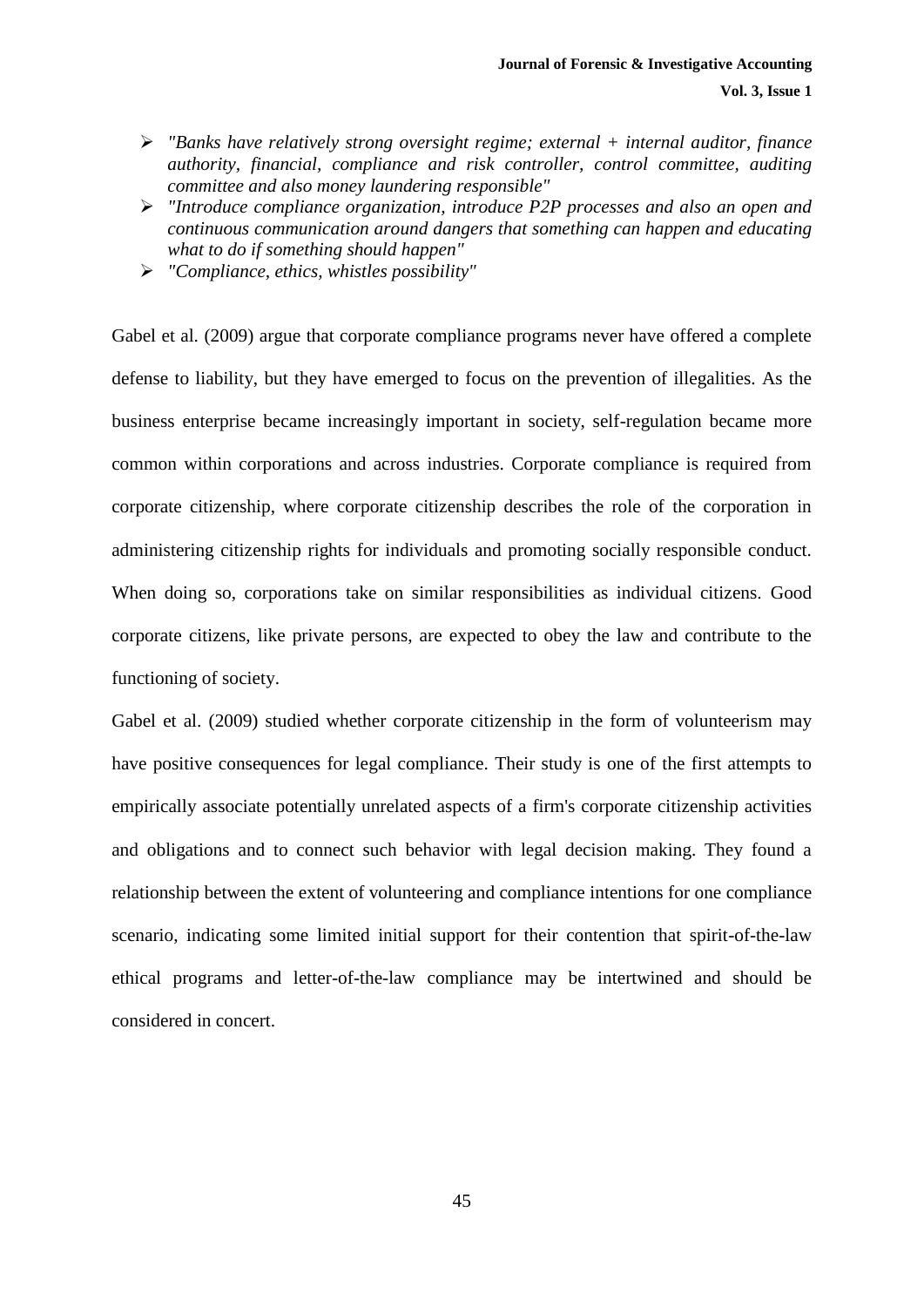## **5. Conclusion**

Accounting plays an important role in auditing and other kinds of controls to combat whitecollar crime. Half of the respondents in the presented survey are arguing that control is the most important means by which white-collar crime is prevented and detected. However, the other half of the respondents believe that influence is more important in terms of ethical guidelines and other measures.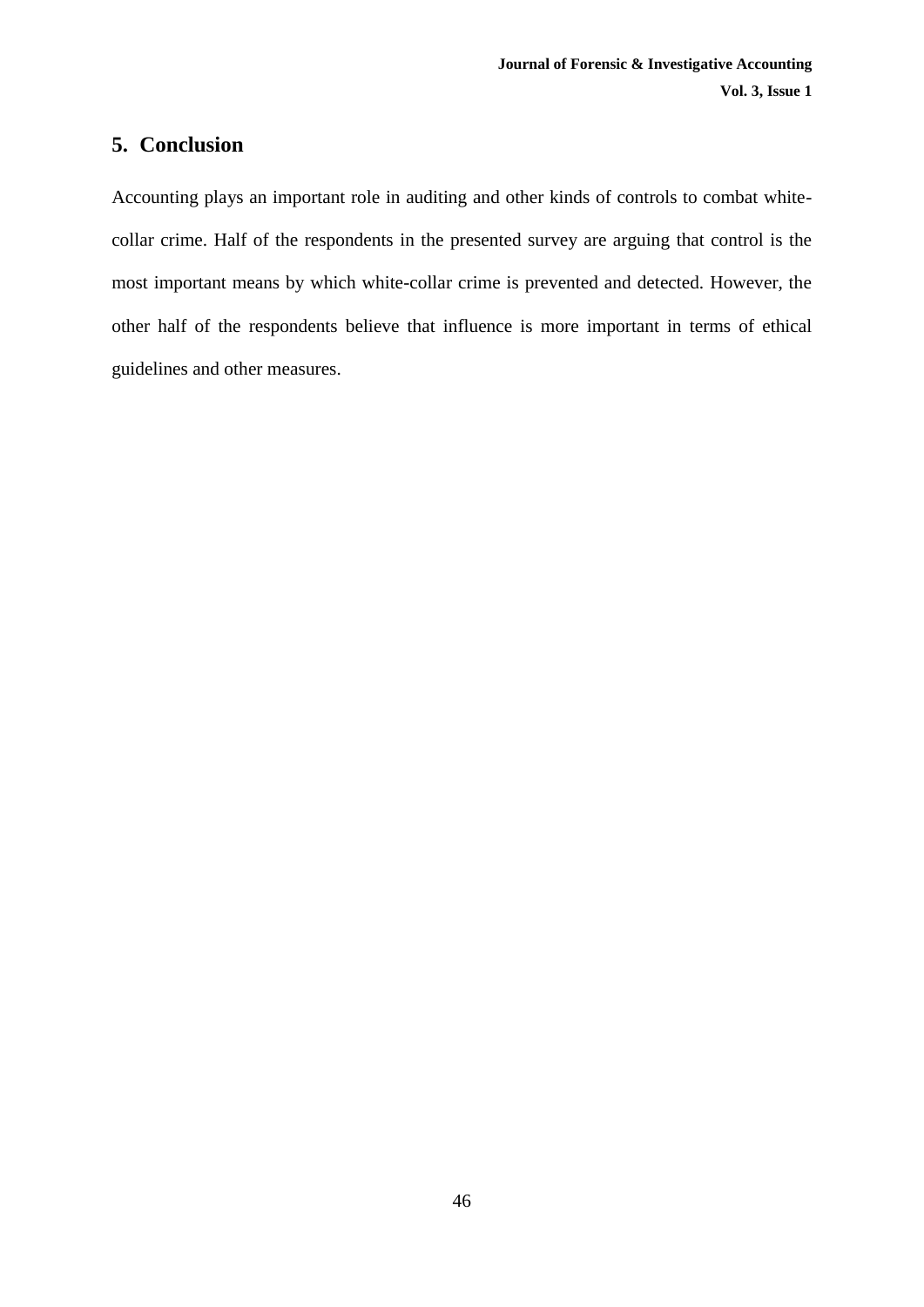#### **REFERENCES**

Acquaah-Gaisie, G. (2000). Fighting Public Officer and Corporate Crimes, *Journal of Financial Crime*, 8 (1), 12-20.

Baird, J.E. and Zelin, R.C. (2009). An Examination of the Impact of Obedience Pressure on Perceptions of Fraudulent Acts and the Likelihood of Committing Occupational Fraud, *Journal of Forensic Studies in Accounting and Business*, Winter, 1-14.

Benson, M.L. and Simpson, S.S. (2009). *White-Collar Crime: An Opportunity Perspective, Criminology and Justice Series*, Routledge, NY: New York.

Bjørkelo, B., Ryberg, W., Matthiesen, S.B. and Einarsen, S. (2008). When you talk and talk and nobody listens: A mixed method case study of whistleblowing and its consequences, *International Journal of Organizational Behaviour*, 13 (2), 18-40.

Bookman, Z. (2008). Convergences and Omissions in Reporting Corporate and White Collar Crime, *DePaul Business & Commercial Law Journal*, 6, 347-392.

Brightman, H.J. (2009). *Today's White-Collar Crime: Legal, Investigative, and Theoretical Perspectives*, Routledge, Taylor & Francis Group, NY: New York.

Bucy, P.H., Formby, E.P., Raspanti, M.S. and Rooney, K.E. (2008). Why do they do it?: The motives, mores, and character of white collar criminals, *St. John's Law Review*, 82, 401-571.

Carnegie, G.D. and Napier, C.J. (2010). Traditional accountants and business professionals: Portraying the accounting profession after Enron, *Accounting, Organizations and Society*, 35, 360-376.

Chan, S.H., Lowe, D.J. and Yao, L.J. (2008). The Legal Implications of Auditors Using a Fraud Decision Aid vs. Professional Judgment, *Journal of Forensic Accounting*, 9, 63-82.

Curtis, G.E. (2008). Legal and Regulatory Environments and Ethics: Essential Components of a Fraud and Forensic Accounting Curriculum, *Issues in Accounting Education*, 23 (4), 535-543.

Eicher, S. (2009). Government for Hire, in: Eicher, S. (editor), *Corruption in International Business - The Challenge of Cultural and Legal Diversity*, Corporate Social Responsibility Series, Gower Applied Business Research, Ashgate Publishing Limited, Farnham, England.

Gabel, J.T.A., Mansfield, N.R. and Houghton, S.M. (2009). Letter vs. Spirit: The Evolution of Compliance into Ethics, *American Business Law Journal*, 46 (3), 453-486.

Garoupa, N. (2007). Optimal law enforcement and criminal organization. *Journal of Economic Behaviour & Organization*, 63, 461-474.

Hansen, L.L. (2009). Corporate financial crime: social diagnosis and treatment, *Journal of Financial Crime*, 16 (1), 28-40.

Heath, J. (2008). Business Ethics and Moral Motivation: A Criminological Perspective, *Journal of Business Ethics*, 83, 595-614.

Hughes, K.E., Louwers, T.J. and Reynolds, J.K. (2008). Toward an Expanded Control Environment Framework, *Journal of Forensic Accounting*, 9, 115-128.